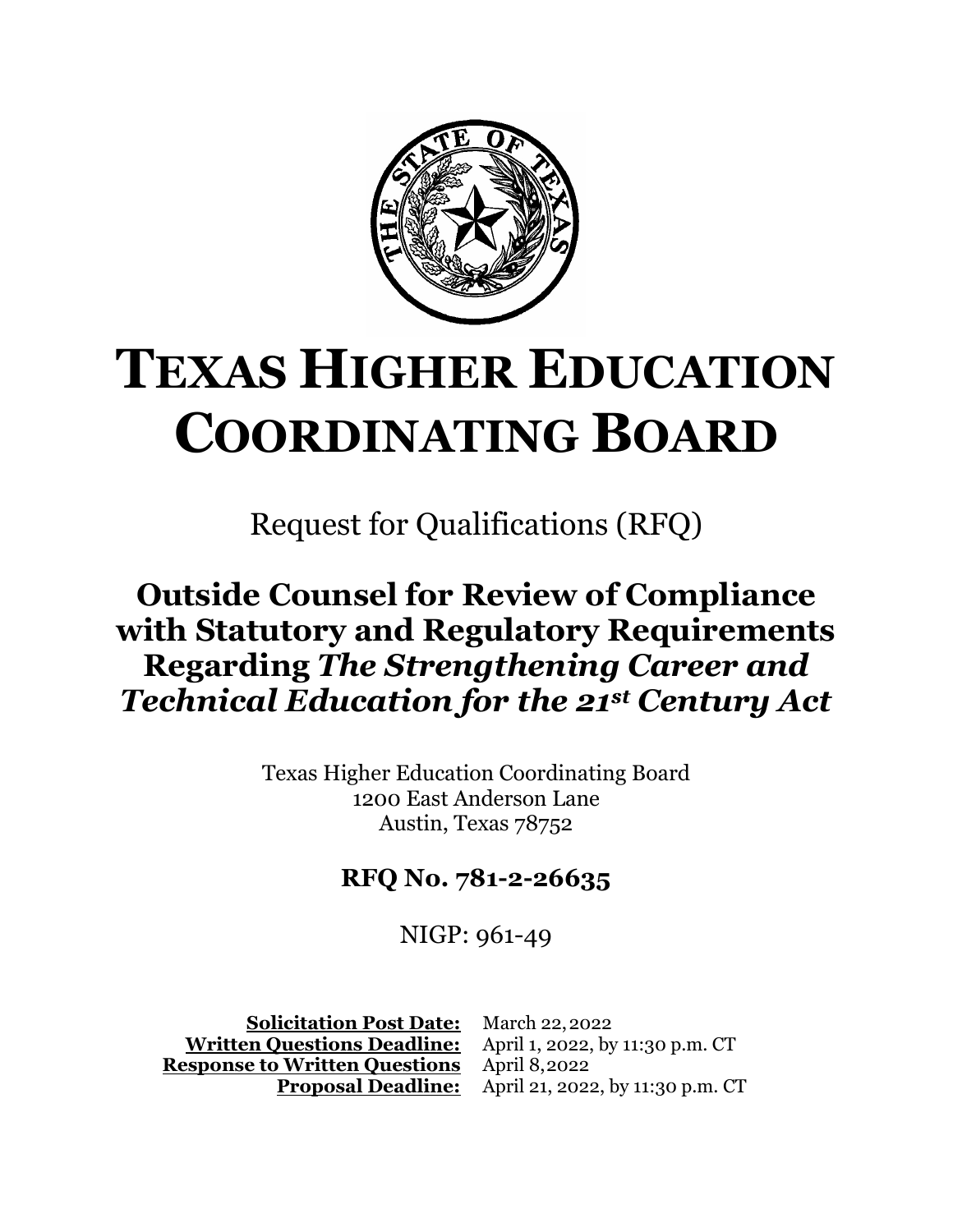#### **TABLE OF**

#### **CONTENTS**

| 1.  |       |  |  |  |  |  |
|-----|-------|--|--|--|--|--|
| 2.  |       |  |  |  |  |  |
| 2.1 |       |  |  |  |  |  |
|     | 2.2   |  |  |  |  |  |
|     | 2.2.1 |  |  |  |  |  |
|     | 2.2.2 |  |  |  |  |  |
| 3.  |       |  |  |  |  |  |
| 3.1 |       |  |  |  |  |  |
|     | 3.1.1 |  |  |  |  |  |
|     | 3.1.2 |  |  |  |  |  |
|     | 3.1.3 |  |  |  |  |  |
|     | 3.2   |  |  |  |  |  |
|     | 3.3   |  |  |  |  |  |
|     | 3.4   |  |  |  |  |  |
|     | 3.5   |  |  |  |  |  |
|     | 3.6   |  |  |  |  |  |
| 3.7 |       |  |  |  |  |  |
| 4.  |       |  |  |  |  |  |
| 4.1 |       |  |  |  |  |  |
|     | 4.2   |  |  |  |  |  |
| 5.  |       |  |  |  |  |  |
| 5.1 |       |  |  |  |  |  |
| 6.  |       |  |  |  |  |  |
| 7.  |       |  |  |  |  |  |
| 8.  |       |  |  |  |  |  |
| 8.1 |       |  |  |  |  |  |
|     | 8.2   |  |  |  |  |  |
| 9.  |       |  |  |  |  |  |
| 9.1 |       |  |  |  |  |  |
|     | 9.2   |  |  |  |  |  |
|     | 9.3   |  |  |  |  |  |
|     |       |  |  |  |  |  |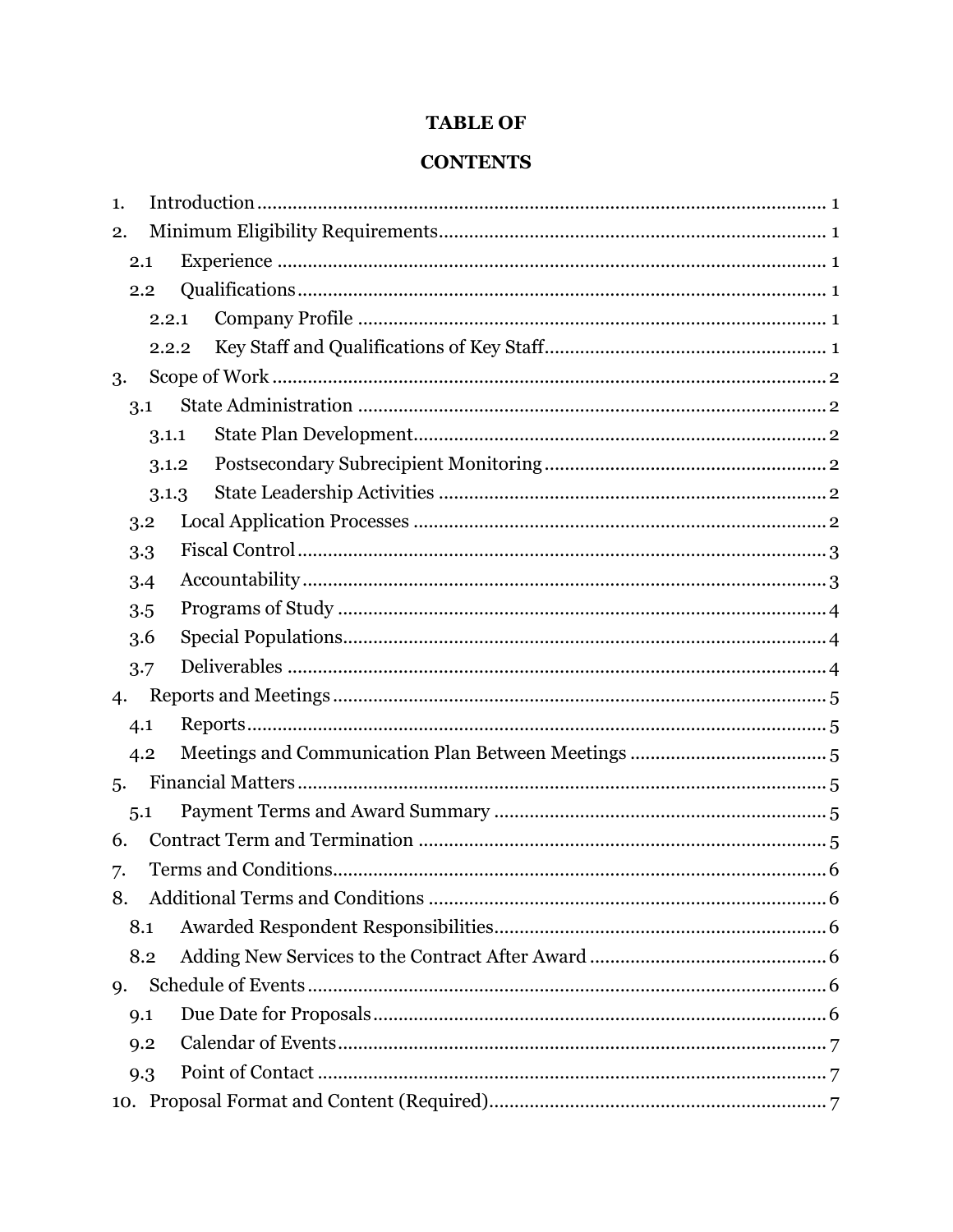| 10.1 |        |
|------|--------|
| 10.2 |        |
| 10.3 |        |
|      |        |
| 11.1 |        |
| 11.2 |        |
|      | 11.2.1 |
|      | 11.2.2 |
|      | 11.2.3 |
|      | 11.2.4 |
|      |        |
| 12.1 |        |
| 12.2 |        |
| 12.3 |        |
| 12.4 |        |
| 12.5 |        |
| 12.6 |        |
| 12.7 |        |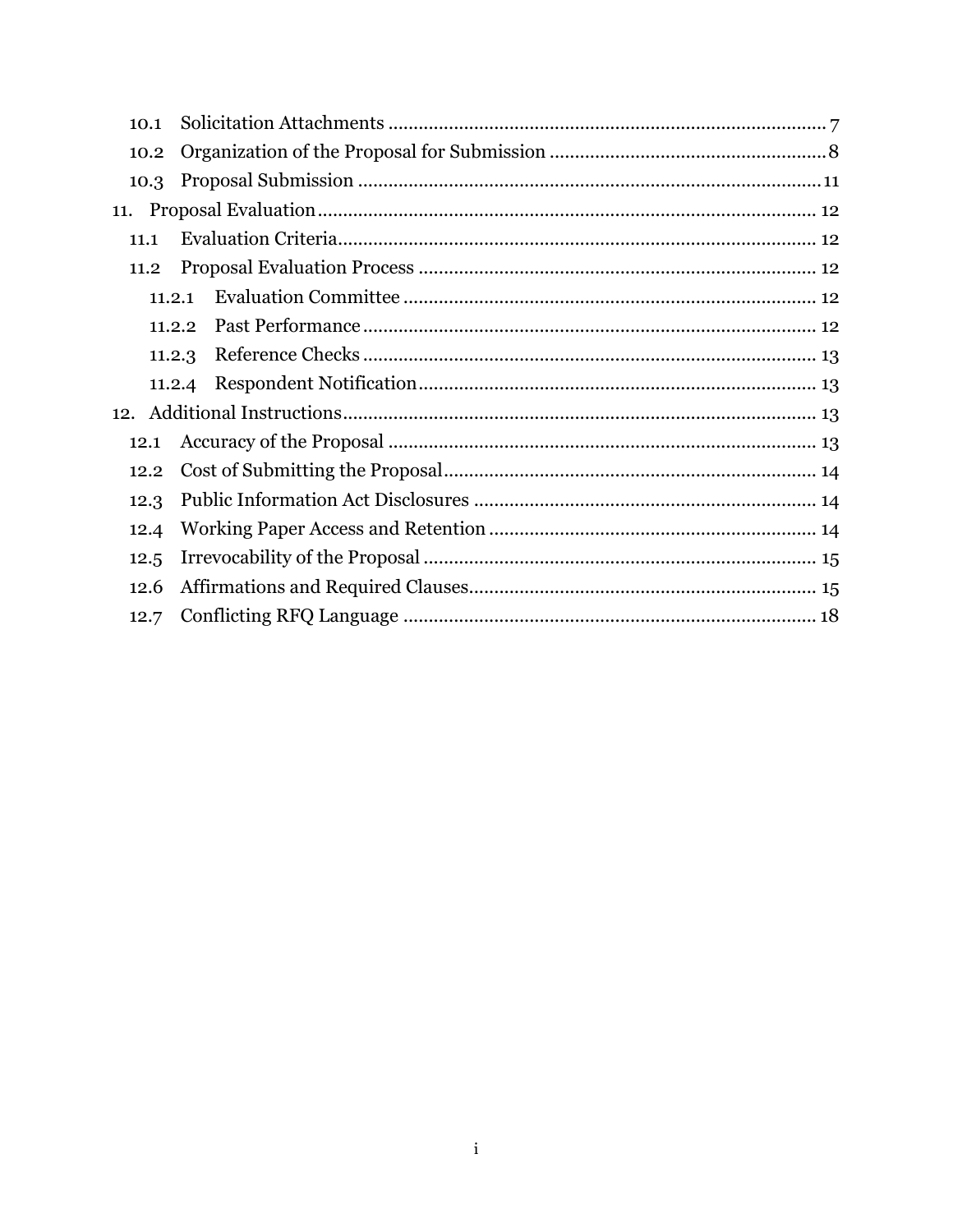## <span id="page-3-0"></span>**1. INTRODUCTION**

The Texas Higher Education Coordinating Board (THECB) is a state agency that provides leadership and coordination for Texas higher education.

As this state's designated eligible entity, the Texas Education Agency (TEA) receives the annual allocation of federal funds required under *The Strengthening Career and Technical Education for the 21<sup>st</sup> Century Act (Perkins V). THECB administers the state's* postsecondary funds allocated under contract with TEA.

THECB is seeking proposals for qualifications for outside counsel to conduct a review of and provide legal guidance on THECB's programmatic, fiscal, and administrative compliance with Perkins V and with the Uniform Administrative Requirements, Cost Principles, and Audit Requirements for Federal Awards, 2 C.F.R Part 200. The Office of the Attorney General (OAG) generally provides legal representation to THECB. Outside counsel contracts are subject to approval by OAG.

## <span id="page-3-1"></span>**2. MINIMUM ELIGIBILITY REQUIREMENTS**

## <span id="page-3-2"></span>**2.1 Experience**

Respondent must have a minimum of ten (10) years' experience providing services like those described in the Scope of Work below. An entity or company in existence for fewer than ten (10) years is eligible to submit a Proposal if key personnel on the proposed team has the minimum required experience. A Respondent who does not meet this requirement is not eligible for award.

THECB encourages Historically Underutilized Businesses to compete for this award.

## <span id="page-3-4"></span><span id="page-3-3"></span>**2.2 Qualifications**

## **2.2.1** *Company Profile*

Respondent must demonstrate its knowledge and expertise to fulfill the requirements identified in the Scope of Work. Respondent should also describe any prior experience in providing similar or exact services, especially with other governmental organizations. Respondent shall describe the processes and procedures it intends to use to provide these services. Respondent shall submit an organizational chart identifying the functions and reporting relationships of the personnel who would be assigned to this work.

## <span id="page-3-5"></span>**2.2.2** *Key Staff and Qualifications of Key Staff*

Each attorney performing services for THECB must be an active member in good standing with the State Bar of Texas or the bar of the jurisdiction where the representation occurs. Respondent must provide staff who are fully knowledgeable of the work required under this Request for Qualifications (RFQ) and include key personnel resumes, illustrating the qualifications of each individual to perform the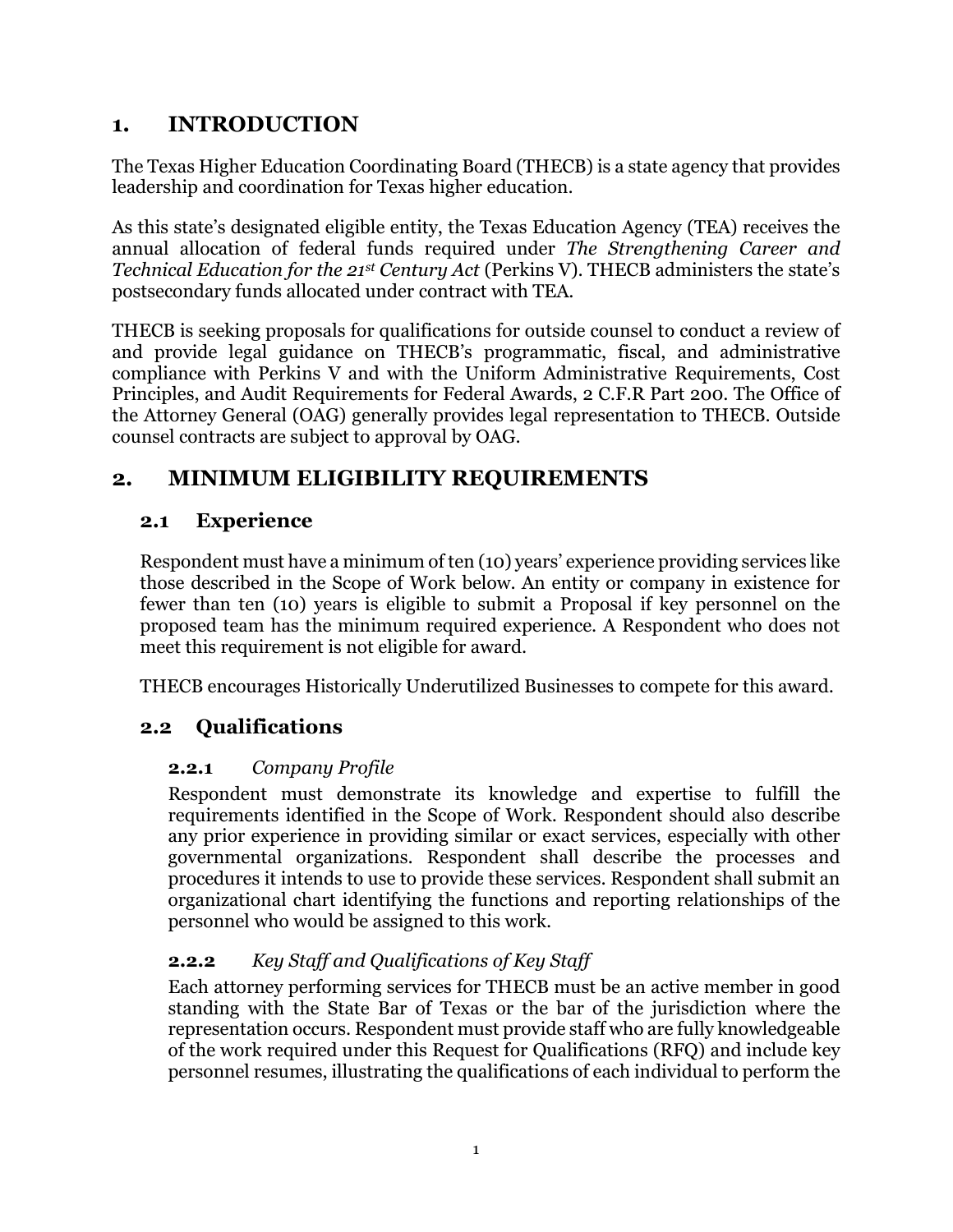services. Respondent's employees and/or subcontractors must have the appropriate background experience to perform the work required under this RFQ.

## <span id="page-4-0"></span>**3. SCOPE OF WORK**

The scope of work will include a compliance review for State Administration, Local Application Processes, Fiscal Control, Accountability, Programs of Study, and Special Populations.

Respondent must demonstrate its ability to: (a) review THECB's compliance with Perkins V and 2 C.F.R. Part 200 requirements stated below, and (b) provide guidance as needed for correction of any deficiencies identified during the review.

## <span id="page-4-1"></span>**3.1 State Administration**

Respondent will review compliance with state administration of the Perkins V program, as detailed below.

#### <span id="page-4-2"></span>**3.1.1** *State Plan Development*

Respondent will evaluate compliance of THECB's State Plan Development including:

- Stakeholder consultation;
- State determination of performance measures; and
- Development of postsecondary state plan content.

## <span id="page-4-3"></span>**3.1.2** *Postsecondary Subrecipient Monitoring*

Respondent will review compliance of postsecondary subrecipient monitoring including:

- Review of the required financial and programmatic reports;
- Monitoring for timely and appropriate action on identified deficiencies; and
- Issuance of management decisions for audit findings.

## <span id="page-4-4"></span>**3.1.3** *State Leadership Activities*

Respondent will review compliance of state leadership activities including:

• Conducting state leadership activities to improve career and technical education (CTE).

## <span id="page-4-5"></span>**3.2 Local Application Processes**

Respondent will review compliance with the local application process including:

- Required submission by eligible recipients of a local application in compliance with Pub. L. No. 115-224, Sec. 134(b).
- Required submission by eligible recipients of a comprehensive local needs assessment in compliance with Pub. L. No. 115-224, Sec. 134(c) and (d).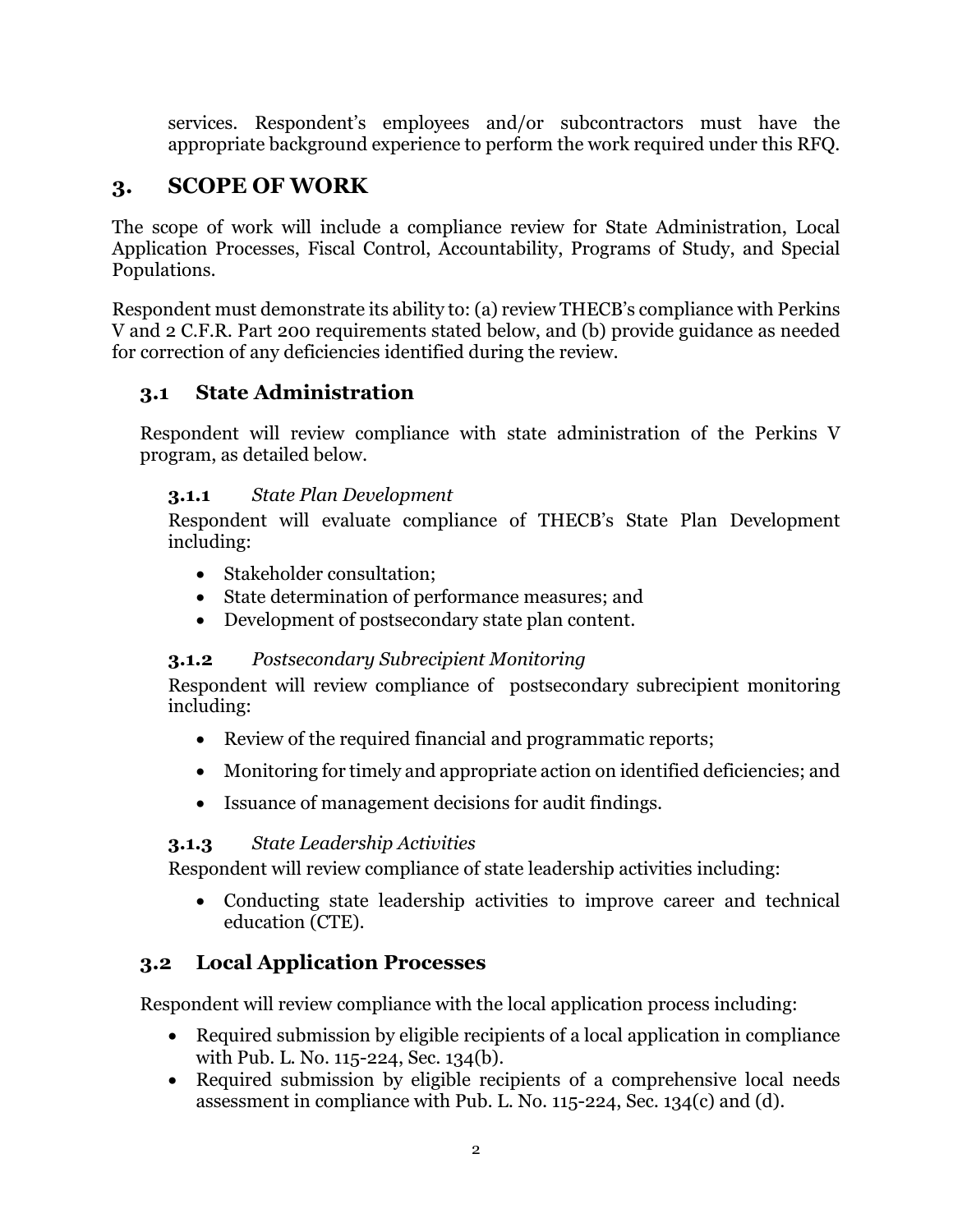• Required continued consultation with local stakeholders in a manner in compliance with Pub. L. No. 115-224, Sec. 134(e).

## <span id="page-5-0"></span>**3.3 Fiscal Control**

Respondent's fiscal control review shall include compliance with the following sections of Pub. L. No. 115-224 and the applicable Uniform Grant Guidance:

- Sec. 112(a) for distribution and uses of THECB's portion of the state allocation.
- Sec. 112(c) for use of reserve funds.
- Sec. 112(b) and Sec. 223(a) in matching use of administration funds dollar for dollar.
- Sec. 132 for calculating and distributing formula funds.
- Sec. 211(a) for use of Perkins funds to supplement and not supplant non-federal funds with Perkins funds, and for performing oversight of subrecipients for the same requirements.
- Sec. 211(b) for maintenance of effort, and for performing oversight of subrecipients for the same requirement.
- 2 C.F.R. § 200.332(a)(6)(2) and (d)(2)(3) in monitoring and auditing the fiscal compliance of subrecipients.

## <span id="page-5-1"></span>**3.4 Accountability**

Respondent's accountability review shall include compliance with the following sections of Pub. L. No. 115-224 and the applicable Uniform Grant Guidance:

- Sec. 113(b) in the establishment and maintenance of postsecondary core indicators of performance for CTE concentrators.
- Sec.  $113(b)(3)(C)$ , coordination with TEA in preparing and submitting the Consolidated Annual Report for submission to the U.S. Department of Education.
- Relevant parts of Sec. 113(b)(4)(B)(i) and (ii) in disaggregating postsecondary concentrator data.
- Sec. 123(b)(2) in requiring improvement plans from those subrecipients not meeting the core indicators of performance.
- Sec. 134(c)(1)(A-B), Sec. 134(c)(2)(A-E), and Sec. 134(d)(1-8) in requiring submission of approvable Comprehensive Local Needs Assessments (CLNAs) by subrecipients and periodic updates to approved CLNAs.
- 2 C.F.R. § 200.329 in monitoring of subrecipients for applicable federal requirements and performance expectations.
- 2 C.F.R. § 200.332 requirements for pass-through entities.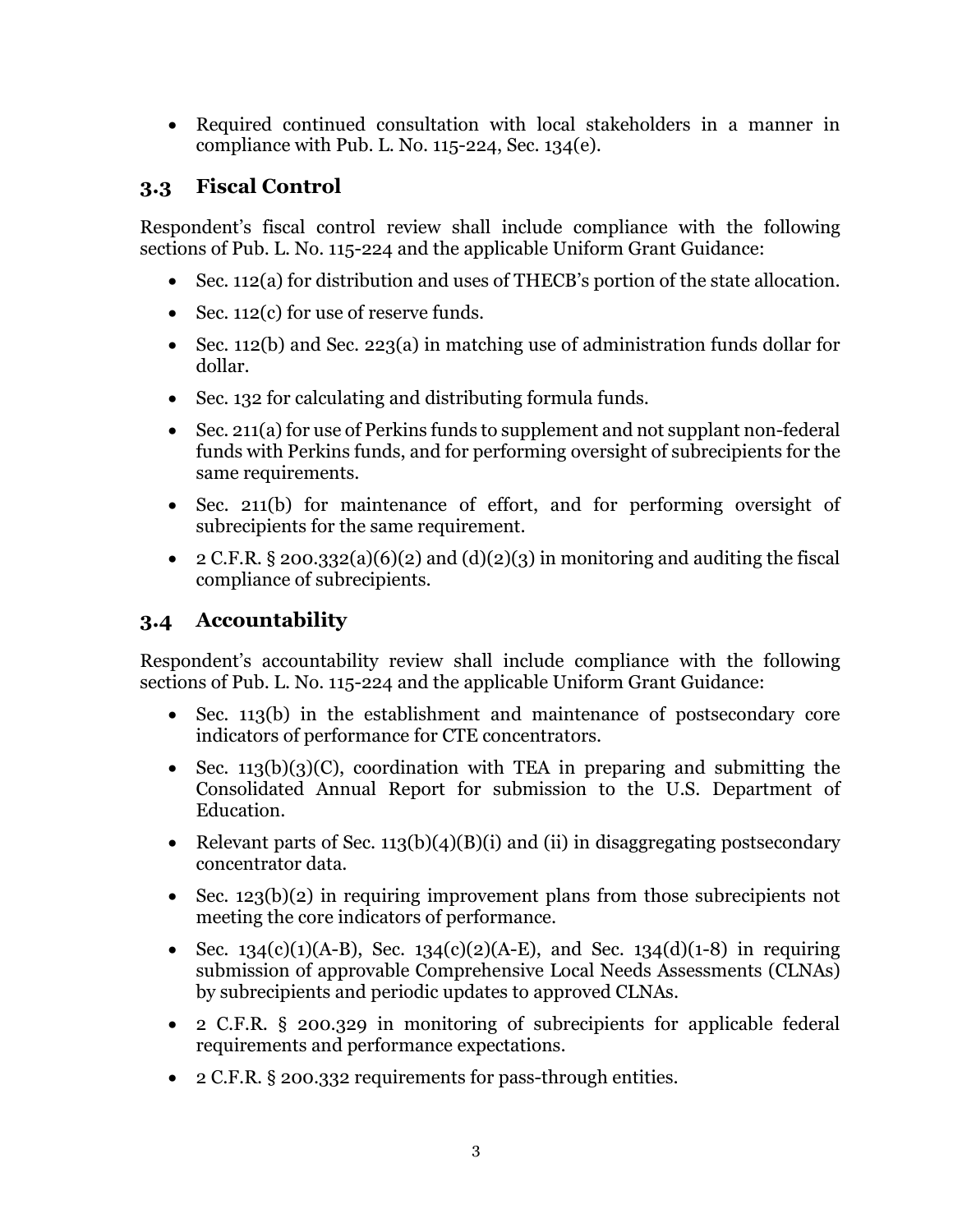## <span id="page-6-0"></span>**3.5 Programs of Study**

Respondent's programs of study review shall include compliance with the following sections of Pub. L. No. 115-224:

- Sec.  $3(41)$  in defining programs of study.
- Sec. 135(b)(2) in requiring that subrecipients have at least one local program of study.

## <span id="page-6-1"></span>**3.6 Special Populations**

Respondent's special populations review shall include compliance with the following sections of Pub. L. No. 115-224:

- Sec. 113(b)(3)(A)(i)(III)(bb) in requiring meaningful progress toward improved performance of all CTE students including special populations.
- Sec. 113(b)(4)(B)(ii)(I) in disaggregating the performance of special populations.
- Sec. 134(a)(1)(A) in using State Leadership funds to improve CTE.
- Sec.  $124(c)(2)(E)$  in requiring subrecipients to identify gaps in the performance of special populations and develop strategies for supporting special populations success.
- Sec. 134 (b)(2)(C) in requiring subrecipients to provide information in the local application on local CTE offerings, including at least one (1) program of study and how students, including those who are members of special populations, will learn about CTE and program of study options.
- Sec. 134(b) $(5)(A-D)$  in requiring subrecipients to document in the local application how they will educate and support members of special populations and ensure that such students will not be discriminated against.

THECB will compile supportive materials in advance of the review and will provide additional materials upon request during the review.

## <span id="page-6-2"></span>**3.7 Deliverables**

Awarded Respondent shall:

- 1. Report on THECB's compliance with Perkins V and 2 C.F.R. Part 200 as identified above, with any deficiencies identified.
- 2. Provide guidance on correcting any identified deficiencies in compliance.

TIMELINE FOR DELIVERABLES: Awarded Respondent must agree to provide deliverables by 11:30 p.m. CT on July 15, 2022.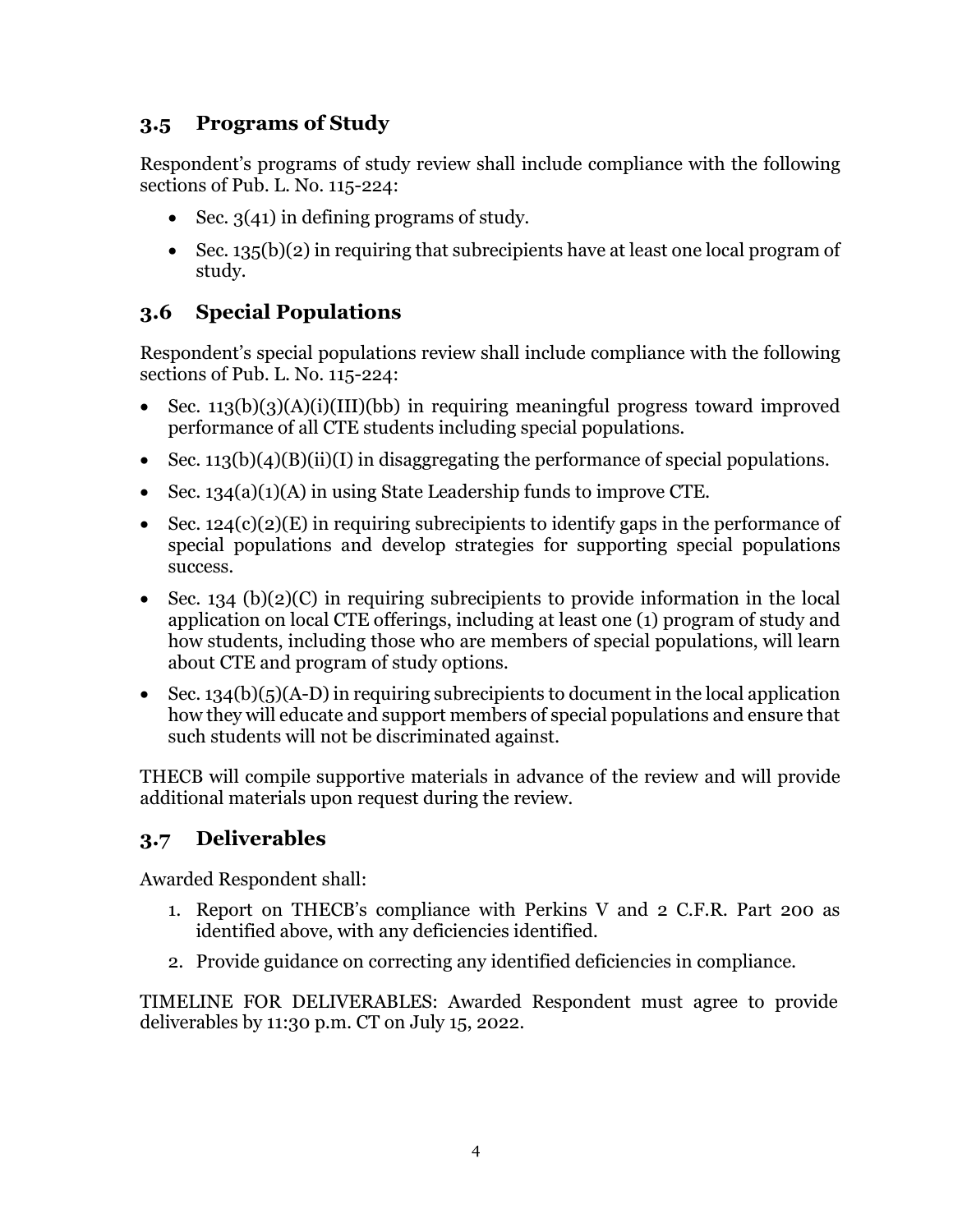## <span id="page-7-0"></span>**4. REPORTS AND MEETINGS**

#### <span id="page-7-1"></span>**4.1 Reports**

Awarded Respondent is required to provide reports in the format and manner prescribed by THECB throughout the life of the project including, at a minimum, regular progress and status reports. Upon execution of the contract approved by the Office of the Attorney General of Texas (OAG), Awarded Respondent and THECB will establish a plan for additional reports to be created and delivered. In addition, Awarded Respondent shall provide any additional reporting as required by the OAG.

## <span id="page-7-2"></span>**4.2 Meetings and Communication Plan Between Meetings**

Weekly or bi-weekly meetings may be scheduled via teleconference, videoconference, or in-person as mutually agreed upon between THECB and Awarded Respondent. Ad hoc meetings may occur, as necessary. Awarded Respondent must maintain communications to address issues that arise between meetings or progress reports.

## <span id="page-7-3"></span>**5. FINANCIAL MATTERS**

## <span id="page-7-4"></span>**5.1 Payment Terms and Award Summary**

To the extent the Awarded Respondent is not a Texas state agency, THECB will make payments for services in accordance with the Texas Prompt Payment Laws, Texas Government Code §§ 2251.001-.055. If Awarded Respondent is a Texas state agency, THECB will make payments for services in accordance with the Interagency Cooperation Act, Texas Government Code §§ 771.001-.010.

Awarded Respondent agrees not to begin or provide any services until the Contract is executed and approved by the OAG. THECB does not guarantee a specific compensation to Awarded Respondent throughout the term of the Contract. Awarded Respondent is not guaranteed minimum compensation.

THECB will not apply for credit nor will THECB prepay. THECB shall pay, subject to the terms of the Texas Prompt Payment Laws and subject to approval by the OAG, upon the receipt of a properly submitted invoice after all goods and services have been received and applicable deliverables have been approved by THECB. Awarded Respondent shall follow the guidelines in [Title 1 Texas Administrative Code §](https://texreg.sos.state.tx.us/public/readtac$ext.TacPage?sl=R&app=9&p_dir=&p_rloc=&p_tloc=&p_ploc=&pg=1&p_tac=&ti=1&pt=3&ch=57&rl=6) 57.6 for submitting invoices to THECB.

THECB shall award the Contract to the most qualified Respondent successfully meeting the criteria and conditions as outlined in this RFQ.

## <span id="page-7-5"></span>**6. CONTRACT TERM AND TERMINATION**

THECB shall pay Awarded Respondent for the reasonable and approved costs incurred in connection with the Contract during the period beginning upon execution and an anticipated end date of August 31, 2022. Once a Contract is executed with Awarded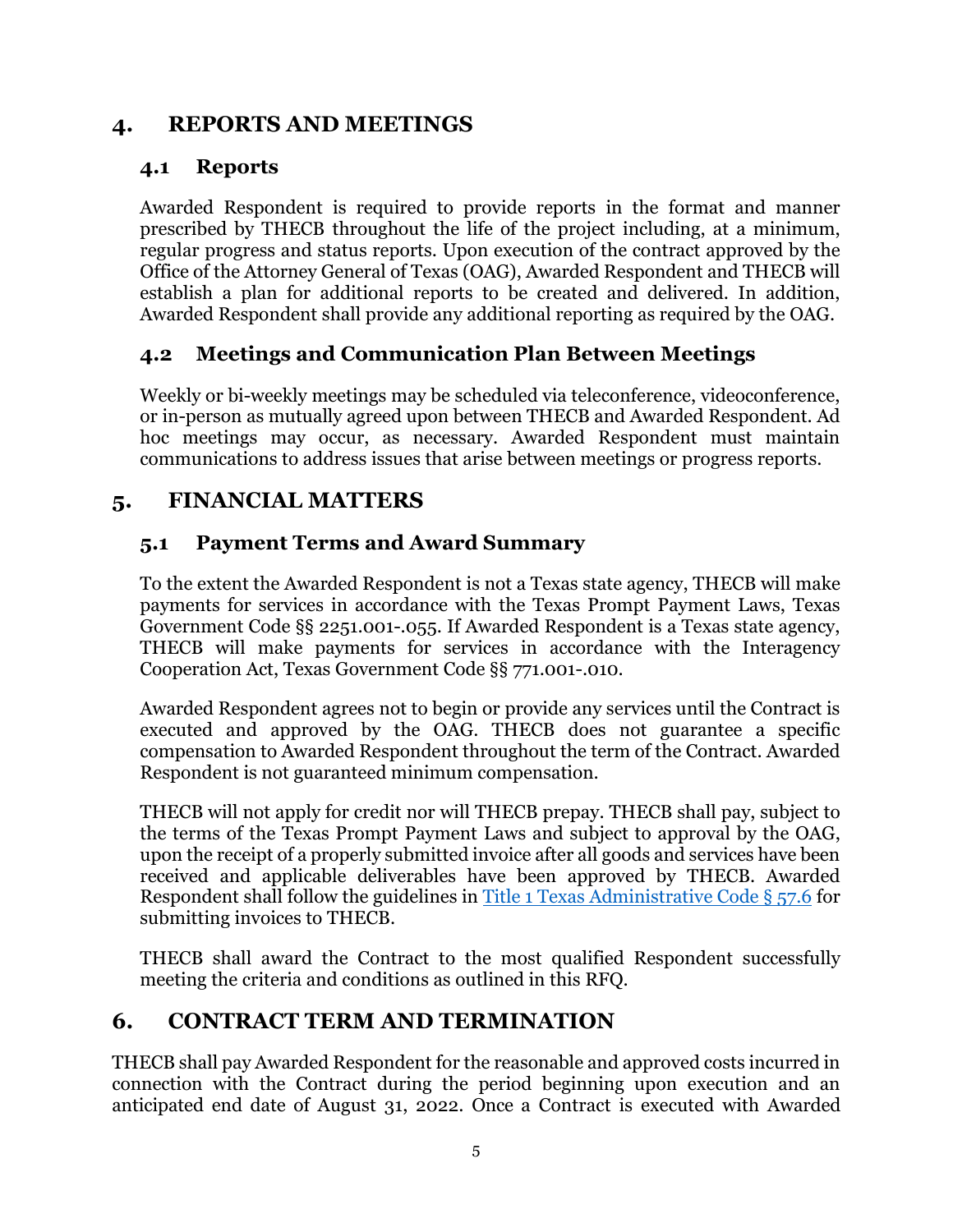Respondent and approved by the OAG, this period will be referred to as the "Contract Term." Subject to proper approvals, the Parties may amend the Contract to extend the Contract Term, provided both Parties agree in writing to do so, prior to the expiration date. Any extensions shall have the same terms and conditions, plus any approved changes.

## <span id="page-8-0"></span>**7. TERMS AND CONDITIONS**

See Attachment D, Anticipated Outside Counsel Contract.

## <span id="page-8-1"></span>**8. ADDITIONAL TERMS AND CONDITIONS**

## <span id="page-8-2"></span>**8.1 Awarded Respondent Responsibilities**

THECB shall look solely to the Awarded Respondent for compliance with all the requirements of this RFQ and the resulting Contract. Awarded Respondent shall be the sole point of Contract responsibility and shall not be relieved of non-compliance of any subcontractor.

Failure to meet service requirements and/or specifications authorizes THECB to procure services of this RFQ elsewhere, charge any increased costs for the services, including the cost of re-soliciting, to Awarded Respondent.

## <span id="page-8-3"></span>**8.2 Adding New Services to the Contract After Award**

Following the Contract award, additional services of the same general category that could have been encompassed in the award of this Contract, and that are not already on the Contract, may be added. A formal written request may be sent to Awarded Respondent to provide a proposal on the additional services. Awarded Respondent shall submit a proposal to THECB as instructed.

THECB may accept or reject the proposal and may issue a separate RFQ for the services after rejecting the proposals. The services covered under this provision shall conform to the terms, conditions, specifications, and requirements as outlined in the request. Any resulting contract may be amended only upon the issuance of a written amendment showing the revision(s) prior to the services being provided as agreed, approved, and signed by both parties. Any amendment to the Contract will be subject to OAG approval.

## <span id="page-8-4"></span>**9. SCHEDULE OF EVENTS**

## <span id="page-8-5"></span>**9.1 Due Date for Proposals**

Respondents shall submit Proposals to THECB no later than the Proposal Due Date indicated in the Calendar of Events section below. Proposals received by THECB after the Proposal Due Date will be rejected for being late and will not be considered for evaluation.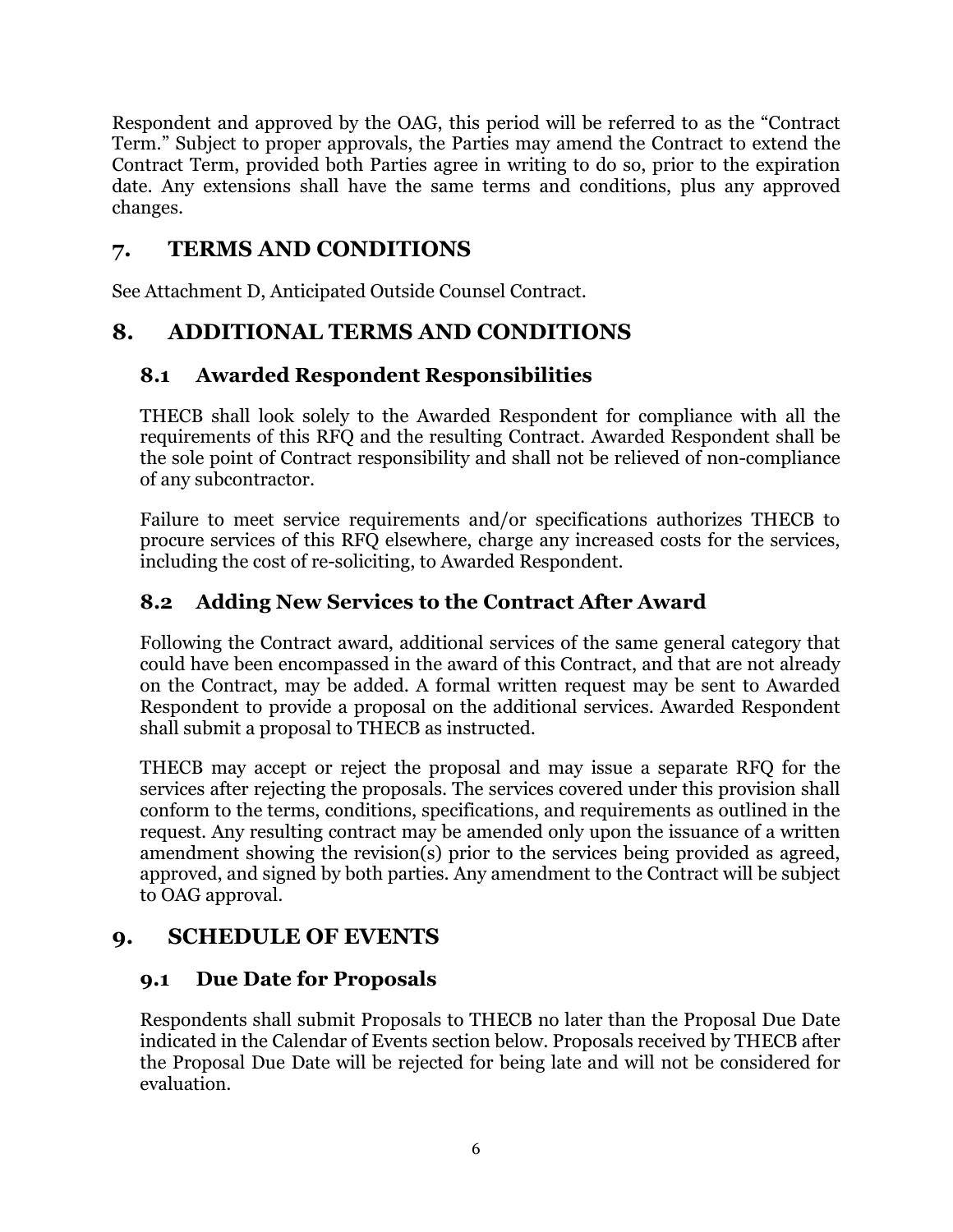## <span id="page-9-0"></span>**9.2 Calendar of Events**

The solicitation process for this RFQ will proceed according to the schedule below. THECB reserves the right to revise this schedule or any portion of this RFQ by published addendum on the Electronic State Business Daily (ESBD) and THECB's website.

| <b>EVENT</b>                                                 | <b>DEADLINE</b>                  |
|--------------------------------------------------------------|----------------------------------|
|                                                              |                                  |
| Publication of RFQ on the ESBD and March 22, 2022            |                                  |
| THECB's website                                              |                                  |
| Last Day to Submit Written Questions                         | April 1, 2022, by 11:30 p.m. CT  |
| THECB's Response to Written Questions                        | April 8, 2022                    |
| Proposal Due Date and Time                                   | April 21, 2022, by 11:30 p.m. CT |
| Post-Proposal Interviews/Presentations, if April 27-29, 2022 |                                  |
| Required                                                     |                                  |
| <b>Anticipated Contract Start Date</b>                       | May 23, 2022                     |

## <span id="page-9-1"></span>**9.3 Point of Contact**

Respondent shall direct all inquiries, written questions, requests for clarification, and communications concerning this RFQ to the Point of Contact listed below. Inquiries and comments must reference RFQ No. 781-2-26635.

Jacqueline Boilard Texas Higher Education Coordinating Board Office of General Counsel [eBids@highered.texas.gov](mailto:eBids@highered.texas.gov)

Please Note: Ms. Boilard is the only THECB point of contact. Contact or attempted contact with other THECB employees, including Commissioners and their staff, may result in a Respondent's immediate disqualification.

THECB will post additional information, responses to written questions, RFQ modifications, and addenda on the ESBD and THECB's website. It is the responsibility of interested party to periodically check the ESBD and THECB's website for updates to the solicitation prior to submitting a response. Failure to periodically check the ESBD and THECB's website will in no way release Awarded Respondent from "addenda or additional information" resulting in additional costs to meet the requirements of the RFQ.

## <span id="page-9-2"></span>**10. PROPOSAL FORMAT AND CONTENT (REQUIRED)**

## <span id="page-9-3"></span>**10.1 Solicitation Attachments**

This RFQ includes the following attachments, which are posted on the ESBD and THECB's website: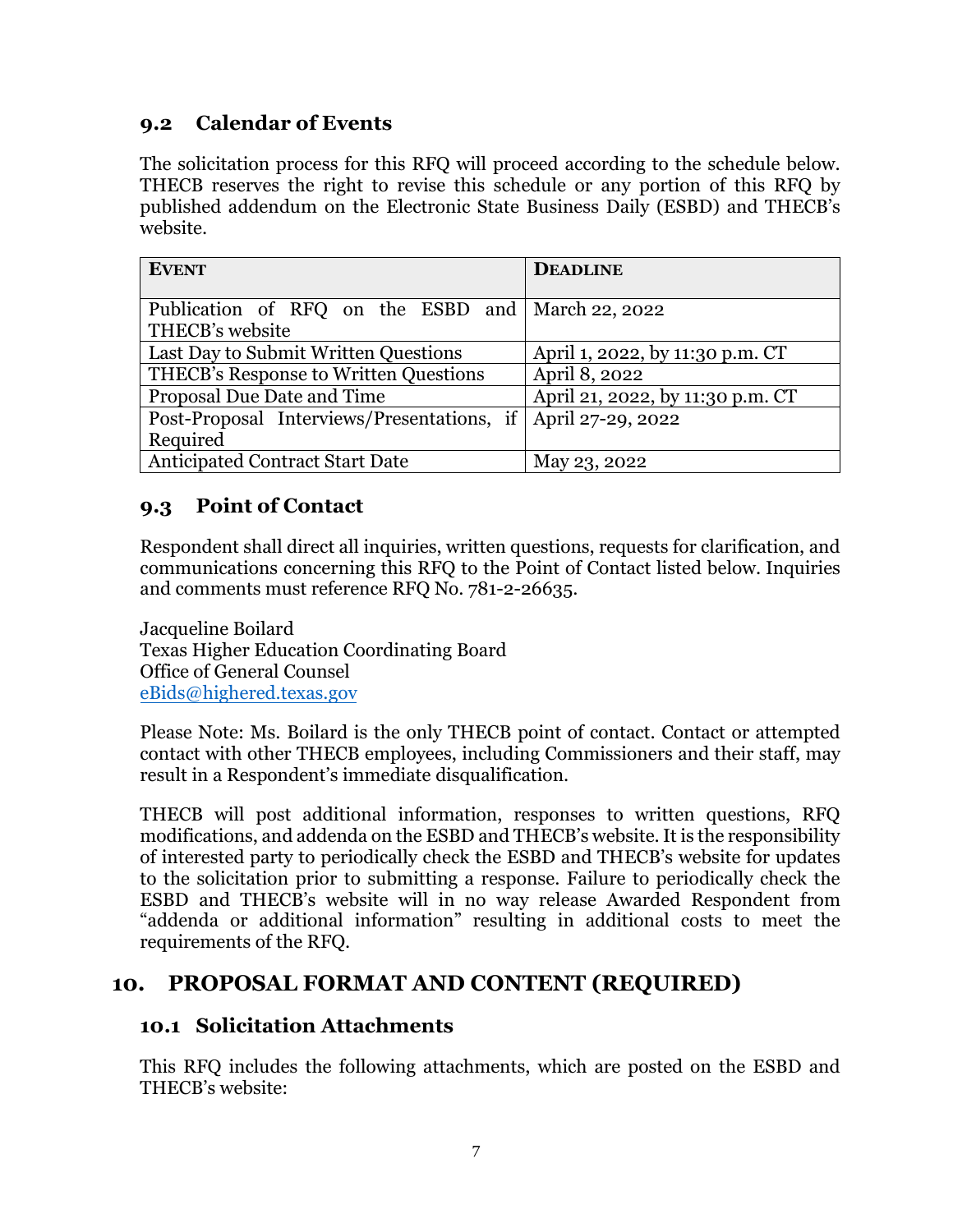Attachment A: Execution of Proposal (Required), including the following:

- 1. Respondent Information
- 2. Texas Family Code § 231.006(c)
- 3. Texas Government Code § 669.003
- 4. Preferences
- 5. Exceptions to Terms and Conditions
- 6. Respondent Acknowledgement
- 7. Signature

Attachment B: HUB Subcontracting Plan (Required)

Attachment C: Conflict of Interest Disclosure Statement (Required)

## *For Reference Only*

Attachment D: Copy of Anticipated OAG Outside Counsel Contract

[Title 1 Texas Administrative Code Chapter 57 – Outside Counsel Contracts](https://texreg.sos.state.tx.us/public/readtac$ext.ViewTAC?tac_view=4&ti=1&pt=3&ch=57&rl=Y)

[OAG Memorandum Regarding Outside Counsel Contract Rules and Templates](https://www.texasattorneygeneral.gov/sites/default/files/files/divisions/general-counsel/LetterToAgenciesOnOutsideCounselContracts.pdf)

## <span id="page-10-0"></span>**10.2 Organization of the Proposal for Submission**

Proposals must be submitted to the Point of Contact by an authorized representative via email to [eBids@highered.texas.gov](mailto:eBids@highered.texas.gov) and received by THECB prior to the Proposal Due Date. The subject line of the email shall be entitled "[*Enter Respondent's Name*] Proposal for RFQ No. 781-2-26635." THECB recommends a limit of 75 MB for each attachment.

Proposals must include all required attachments in the order outlined below and be in the format described herein. THECB will not accept attachments received after the Proposal Due Date. Failure to submit all required information shall make the Proposal nonresponsive and thus disqualified from consideration. Respondents are solely responsible for thoroughly understanding this RFQ and its attachments. Any questions concerning this RFQ should be directed to the Point of Contact by the deadline for submitting written questions.

Respondent's Proposal shall be as precise, accurate, and succinct as possible. Respondent shall provide detailed descriptions of how it will fulfill each requirement. The clarity and completeness of a Proposal may be considered by THECB evaluators.

Respondent shall submit two files in Portable Document Format (PDF) as noted below. No mailed, hand-delivered, or faxed Proposals will be accepted.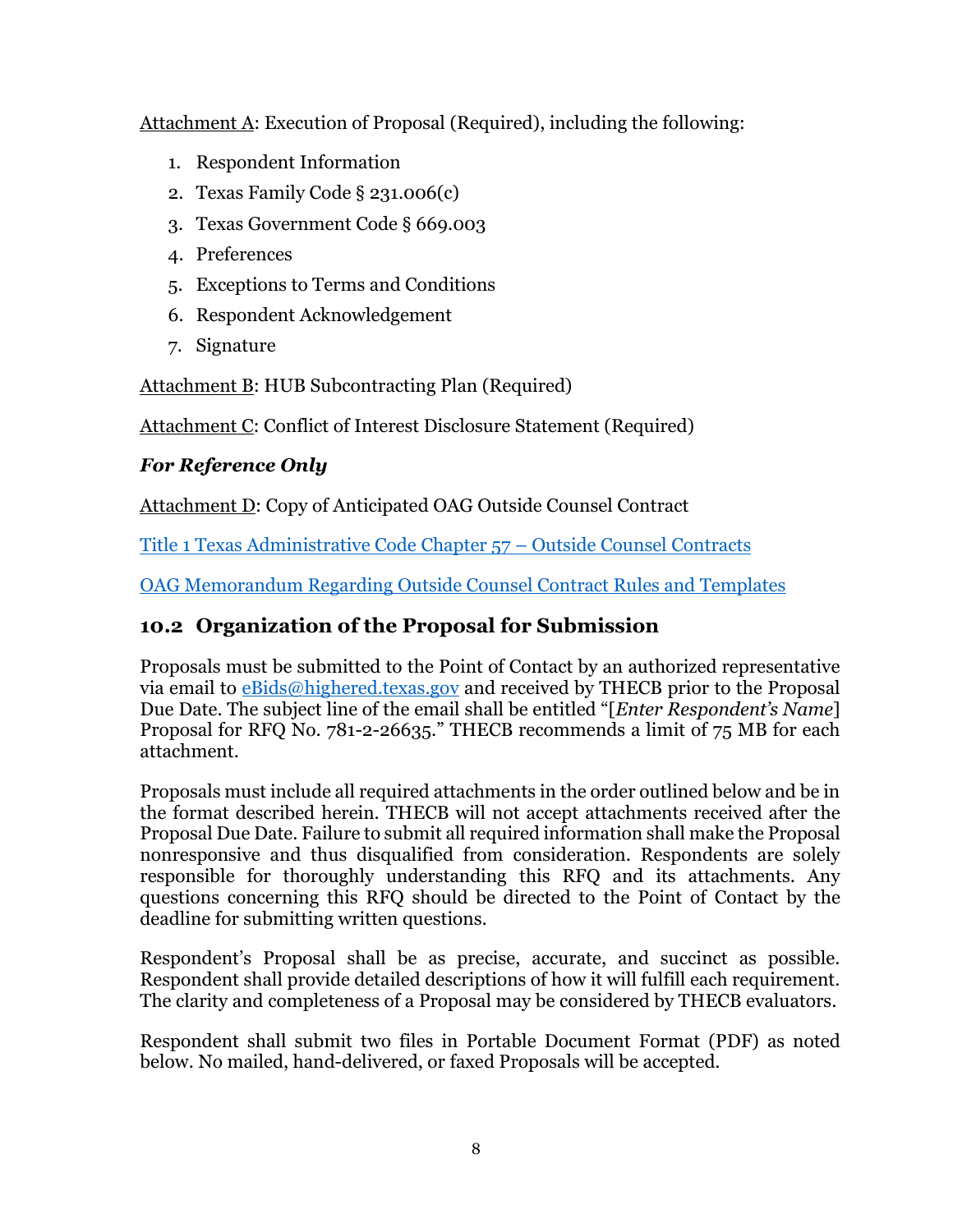The first PDF shall contain responses to the following:

- 1. Minimum Eligibility Requirements under section 2 and all of its subsections;
- 2. Scope of Work under section 3 and all of its subsections;
- 3. The proposed hourly or fixed fee for the services in this RFQ; and
- 4. Respondent shall provide at least three references, including contact information. THECB prefers references from clients for whom Respondent has performed similar work, including other state agencies. Do not use THECB or any individuals employed by THECB as a reference.

The second PDF shall contain the following:

1. *Transmittal Letter* – Respondent shall provide a Transmittal Letter addressed to the Point of Contact that identifies the person or entity submitting the Proposal and includes a commitment by that person or entity to provide the services required by THECB through this RFQ.

The Transmittal Letter must be signed by a person legally authorized to bind Respondent. The letter must specifically identify that the Proposal is in reference to THECB's RFQ for Review of Compliance with Statutory and Regulatory Requirements Regarding the *Strengthening Career and Technical Education for the 21st Century* Act. **The letter must state, "The Proposal enclosed is binding and valid at the discretion of THECB."**

Additionally, the Transmittal Letter shall indicate that the Proposal is good for ninety (90) days. **The letter must also include "full acceptance of the terms and conditions described in this Request for Qualifications, including those detailed in the Anticipated OAG Outside Counsel Contract."**

Any exceptions to this RFQ must be specifically noted in the Transmittal Letter. However, any exceptions may disqualify the Proposal from further consideration. If Respondent takes any exceptions to any provision of this RFQ, these exceptions must be specifically and clearly identified by section and Respondent's proposed alternative must also be provided. Respondent cannot take a "blanket exception" to the entire RFQ or the Anticipated Contract. If Respondent takes a "blanket exception" to this entire RFQ or the Anticipated Outside Counsel Contract or does not provide proposed alternative language, the Proposal may be disqualified from further consideration.

Any terms and conditions attached to a Proposal will not be considered unless specifically referred to in this RFQ and Respondent's attachment of such terms and conditions to a Proposal may disqualify the Proposal.

Respondents are strongly encouraged to submit written questions during the inquiry period regarding any terms and conditions of this RFQ or the Anticipated Outside Counsel Contract.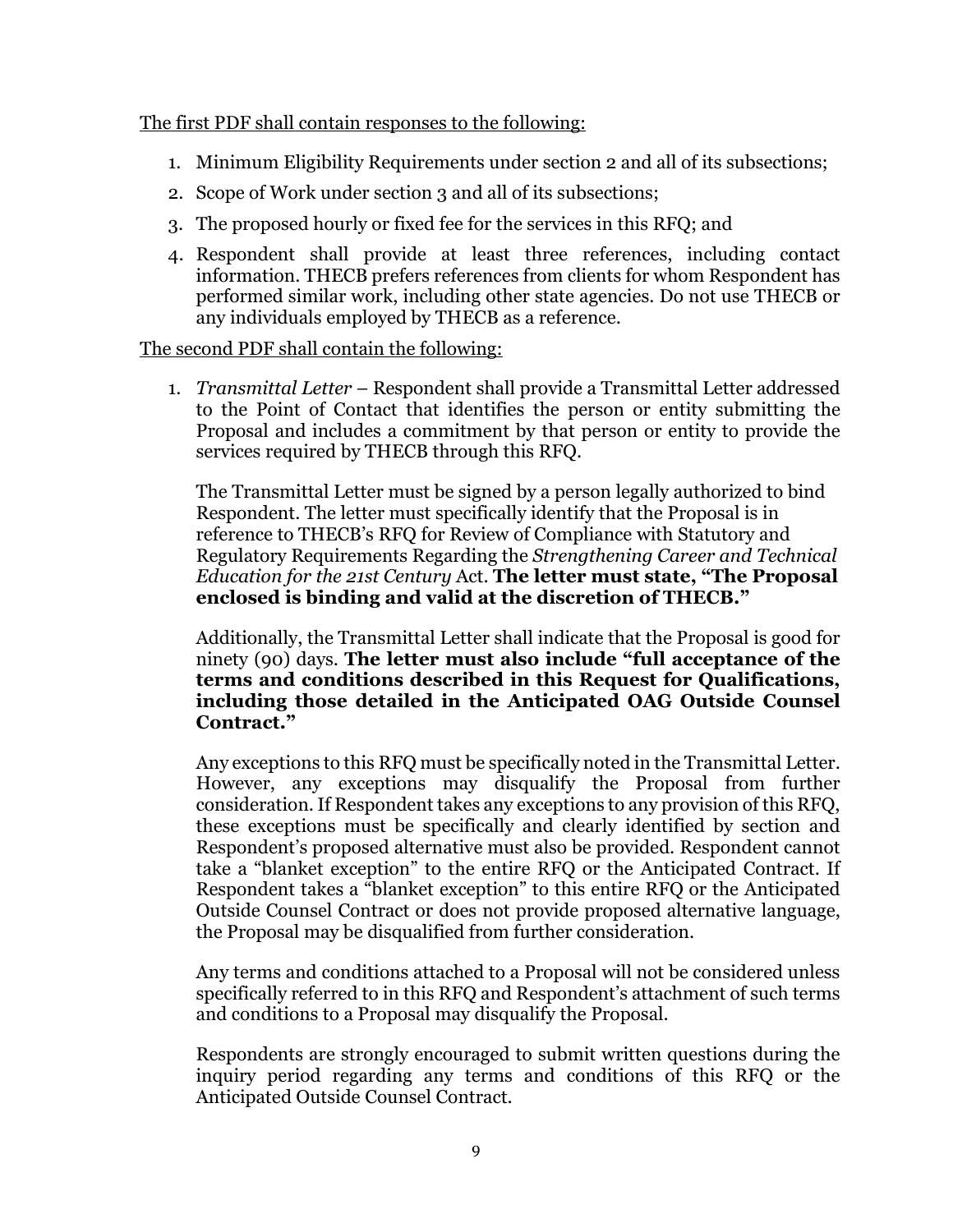- 2. *Execution of Proposal* (Attachment A) All information on Attachment A is required to be completed.
- 3. *HUB Subcontracting Plan* (Attachment B) All information on Attachment B is required to be completed. The form can also be found on the [Texas](https://comptroller.texas.gov/purchasing/vendor/hub/forms.php) [Comptroller of Public Accounts website.](https://comptroller.texas.gov/purchasing/vendor/hub/forms.php)

In compliance with Texas Government Code §§ 2161.001-.253, it is THECB's policy to promote and encourage contract and subcontract opportunities for state of Texas certified Historically Underutilized Businesses in all contracts. Eligible Respondents are encouraged to become state of Texas HUB certified; applications may be found at:

[https://comptroller.texas.gov/purchasing/vendor/hub/.](https://comptroller.texas.gov/purchasing/vendor/hub/)

Definitions for state of Texas HUB certifiable businesses can be found in Texas Administrative Code. 34 Tex. Admin. Code § 20.282.

A HUB Subcontracti[ng Plan Form must be filled o](https://texreg.sos.state.tx.us/public/readtac$ext.TacPage?sl=R&app=9&p_dir=&p_rloc=&p_tloc=&p_ploc=&pg=1&p_tac=&ti=34&pt=1&ch=20&rl=282)ut and returned with the Proposal to be considered responsive. If the Proposal does not include a HUB Subcontracting Plan, it shall be rejected as a material failure to comply with advertised specifications. Please see the attached HUB Subcontract Plan for further instructions which requires vendors to identify the specific areas intended for subcontracting.

Search the state of Texas [HUB Database](https://mycpa.cpa.state.tx.us/tpasscmblsearch/) for HUB vendors by the NIGP class and item. Additional minority and women owned business association resources are available for subcontracting notices are available on the Texas Comptroller's [website.](https://comptroller.texas.gov/purchasing/vendor/hub/) Additional information and training regarding how to complete a HUB Subcontracting Plan can be found on the Comptroller's [website.](https://comptroller.texas.gov/purchasing/vendor/hub/forms.php)

Please note you must allow HUBs at least seven (7) working days to respond to your notice prior to your bid response submission to THECB.

4. *Conflict of Interest Disclosure Statement* (Attachment C) – The Conflict of Interest Disclosure Statement is required and must be attested to by an unsworn declaration. Respondent shall be neutral and impartial and shall not advocate specific positions to THECB. Respondent shall identify the extent, nature, and length of these relationships or engagements. Entities having a conflict of interest, as determined by THECB, will not be eligible for contract award.

If a Respondent does not have any known or potential conflict of interest, the Proposal should include such a statement. **Failure to provide either a statement on potential conflicts of interest or a statement that no potential conflicts exist shall automatically disqualify Respondent**.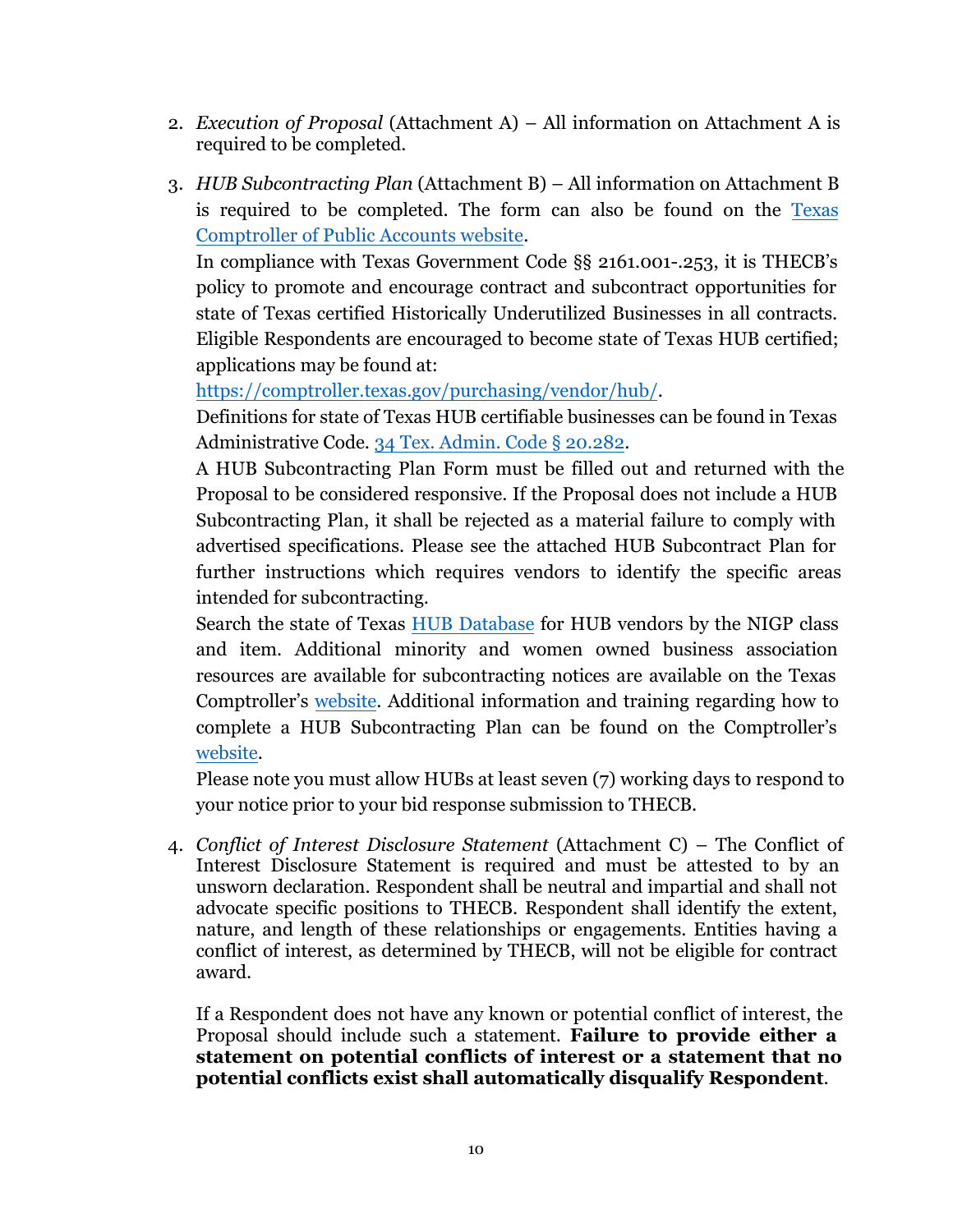This Conflict of Interest Disclosure Statement shall be signed by the highestranking officer of Respondent's entity having responsibility for vetting corporate conflicts of interest, e.g., a corporate Executive Vice President rather than the head of an operating or regional unit of the firm.

THECB will determine whether a conflict of interest or the perception of a conflict of interest exists from the perspective of a reasonable person uninvolved in the matters covered by the resulting contract. THECB is the sole arbiter of whether a conflict or the appearance of a conflict of interest exists.

THECB encourages Respondents to provide complete disclosure of matters that might be considered a conflict of interest. Completeness of disclosure may be a factor in evaluating Proposals.

Each Respondent must also address how Respondent intends to ensure that no interest arising or potentially arising as a result of its activities or those of its parent, affiliate, or other related entity shall conflict with Respondent's duty should it be selected to provide these services.

THECB may not enter a contract with a person it has employed within the past twelve (12) months. Persons who have been employed by THECB or by another state agency in Texas more than twelve (12) months but fewer than twenty-four (24) months ago shall disclose in the Proposal the nature of previous employment with the state agency and the date the employment ended.

NOTE: THECB, as a state agency, is prevented by the Texas Constitution from indemnifying a Respondent. Respondent is discouraged from including a term in its Proposal that requires THECB to indemnify it. Such a term may result in the Proposal being deemed nonresponsive.

Additionally, if a Respondent is selected as a result of this solicitation, the selected Respondent will be required to submit a written disclosure statement identifying every litigation matter in which the firm represents or has represented an entity or individual that is directly adverse to the state of Texas, including its boards, agencies, commissions, universities, and elected or appointed officials in connection with their official job duties and responsibilities, within the past calendar year. 1 Tex. Admin. Code § 57.4(d).

#### <span id="page-13-0"></span>**10.3 Proposal Submission**

THECB will confirm receipt of the submitted Proposal via email. If a Respondent does not receive a confirmation from THECB, Respondent should contact the Point of Contact.

A Respondent may be required to provide proof of timely submission of the Proposal. THECB shall not be responsible for Proposals that are captured, blocked, filtered, quarantined, or otherwise prevented from reaching the proper destination server by THECB or Respondent's anti-virus or other security software.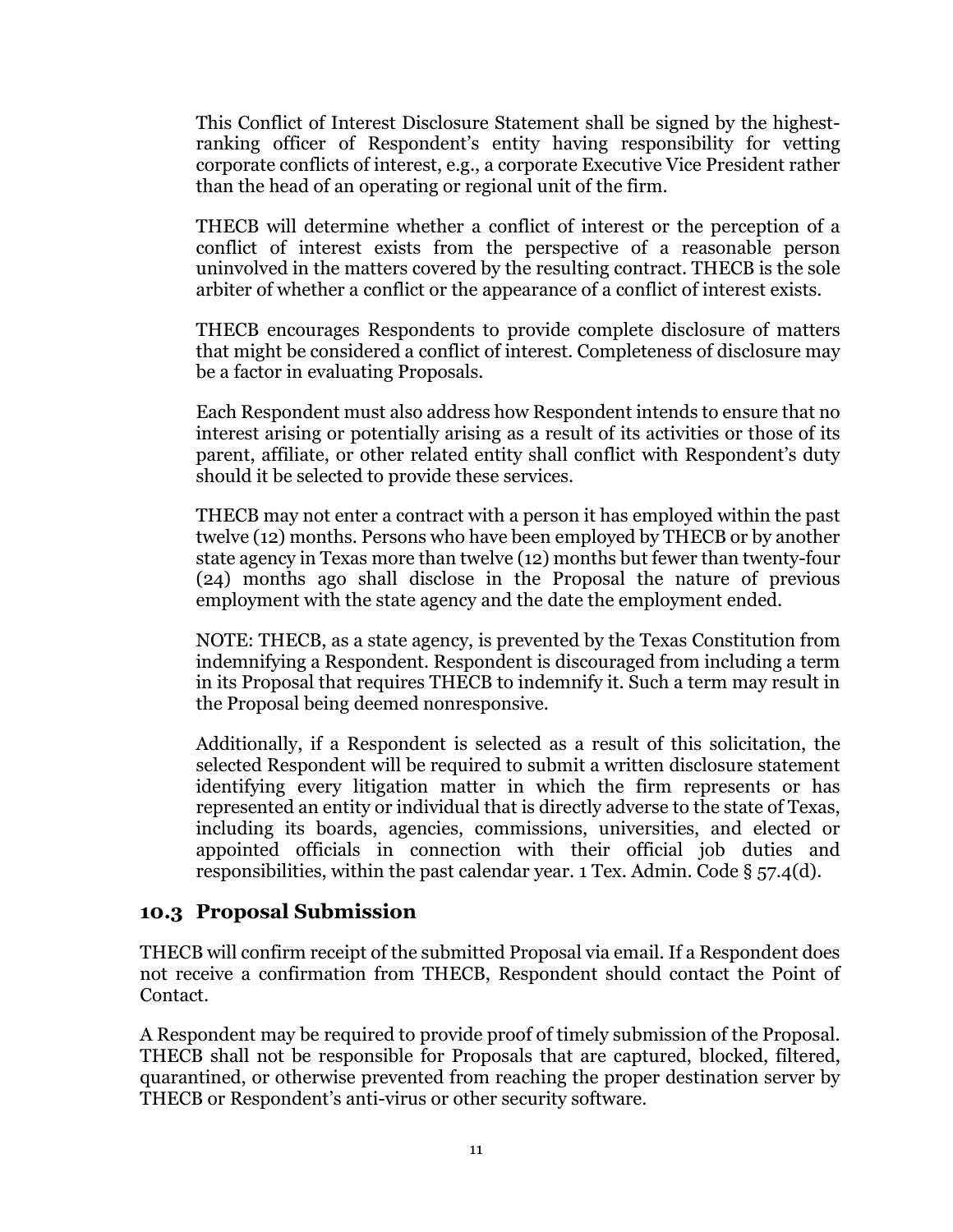## <span id="page-14-0"></span>**11. PROPOSAL EVALUATION**

#### <span id="page-14-1"></span>**11.1 Evaluation Criteria**

THECB will review and score responsive Proposals according to the Evaluation Criteria outlined in the table below. The relative weight of each criterion is indicated in the right-hand column.

| <b>Evaluation Criteria Table</b>                                                                          |        |  |  |  |
|-----------------------------------------------------------------------------------------------------------|--------|--|--|--|
| <b>Criterion</b>                                                                                          | Weight |  |  |  |
| <b>Experience and qualifications:</b>                                                                     |        |  |  |  |
| Demonstrated expertise in Perkins V statutory requirements                                                | 30%    |  |  |  |
| Demonstrated expertise in federal regulations in 2 CFR Part 200                                           |        |  |  |  |
| Prior experience in performing the same or similar work for state entities<br>administering Perkins funds |        |  |  |  |
| <b>Work plan and timeline:</b>                                                                            |        |  |  |  |
| Ability to perform requested services and submit deliverables by due date                                 |        |  |  |  |
| <b>Total</b>                                                                                              | 100%   |  |  |  |

#### <span id="page-14-3"></span><span id="page-14-2"></span>**11.2 Proposal Evaluation Process**

#### **11.2.1** *Evaluation Committee*

THECB will assemble an evaluation committee that will review and score the proposals. Proposal evaluation will begin as soon as practicable after the submission deadline and after an administrative review of the proposals has been completed. The evaluation committee will meet and discuss the proposals. Evaluation committee members will score each proposal individually based on the evaluation criteria in the table above. Once the evaluation committee has scored the proposals, a recommendation for selection or a recommendation to take further action will be made.

If further action is required, the evaluation committee may pose clarifying questions, hold oral presentations/discussion sessions, and/or ask for best and final proposals from Respondents with the highest-ranking proposals. The evaluation committee will score the proposals again following Respondents' responses to any clarifying questions, oral presentations/discussion sessions, or requests for best and final proposals. After the second round of scoring, the evaluation committee will make a recommendation for selection or no selection.

The recommended vendor's past performance will be evaluated, and references will be checked as detailed below.

#### <span id="page-14-4"></span>**11.2.2** *Past Performance*

Respondent's past performance will be measured based upon pass/fail criteria, in compliance with Texas Government Code §§ 2155.074, 2155.075, 2156.007,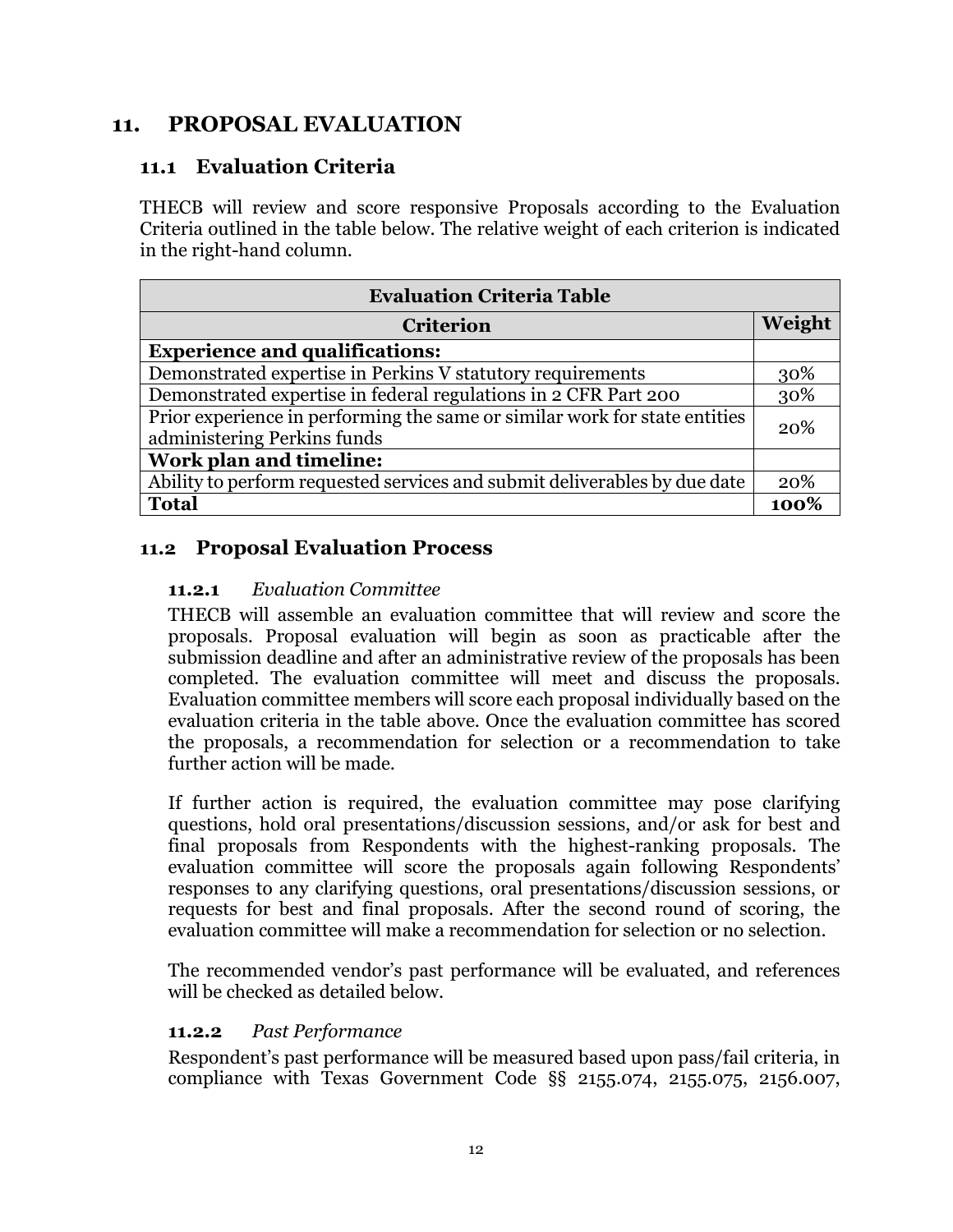2157.003, and 2157.125. Respondent may fail this selection criterion for the following conditions:

- 1) Currently under a Corrective Action Plan through THECB;
- 2) Having repeated negative Vendor Performance Reports for the same reason;
- 3) Having a record of repeated non-responsiveness to Vendor Performance issues; or
- 4) Having purchase orders or other contracts that have been cancelled in the previous twelve (12) months for nonperformance (i.e., late delivery, etc.).

#### <span id="page-15-0"></span>**11.2.3** *Reference Checks*

THECB will conduct reference checks with other entities regarding past performance. In addition to evaluating performance through the Vendor Performance Tracking System (as authorized by 34 Texas Administrative Code § 20.108), THECB may examine other sources of vendor performance including, but not limited to, notices of termination, cure notices, assessments of liquidated damages, litigation, audit reports, and contract non-renewals. Such sources of vendor performance may include any governmental entity, whether an agency or political subdivision of the state of Texas, another state, or the federal government. Further, THECB may initiate such examinations of vendor performance based upon media reports. Any such investigations shall be at the sole discretion of THECB, and any negative findings, as determined by THECB, may result in nonaward to Respondent.

#### <span id="page-15-1"></span>**11.2.4** *Respondent Notification*

If the evaluation committee recommends a Respondent for the services detailed in this RFQ, THECB will notify the selected Respondent. Contract negotiations will begin shortly after notification. The successful Respondent may offer changes to these terms or additional terms in their proposal, but THECB may reject them. The parties will negotiate a final schedule for performance that will be incorporated into the final contract.

THECB's selection of a Respondent shall be subject to final approval by the OAG pursuant to Title 1 Texas Administrative Code § 57.5.

## <span id="page-15-2"></span>**12. ADDITIONAL INSTRUCTIONS**

## <span id="page-15-3"></span>**12.1 Accuracy of the Proposal**

Respondent's Proposal shall be true and correct and shall contain no cause for claim of omission or error. Proposals may be withdrawn in writing at any time prior to the submittal deadline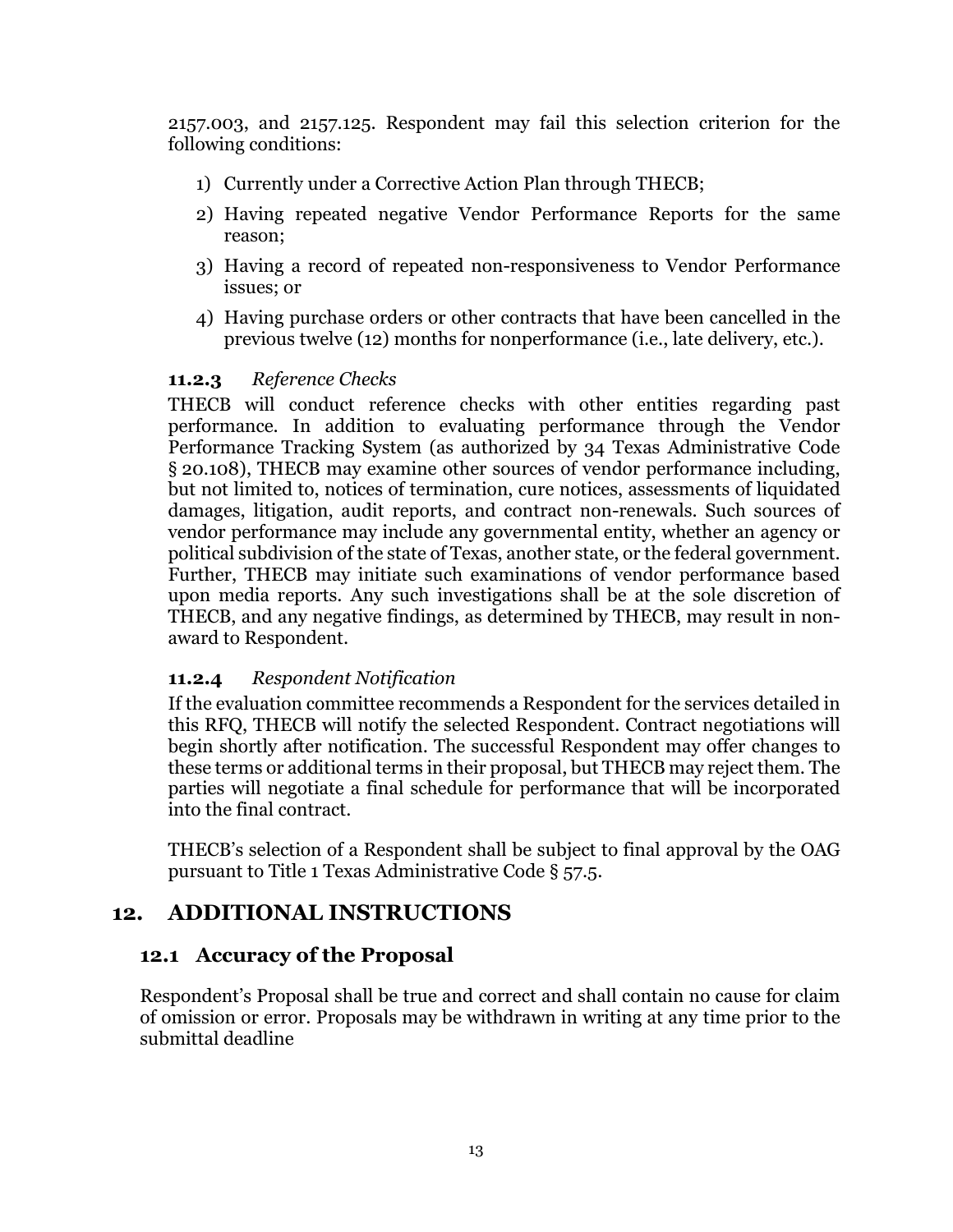## <span id="page-16-0"></span>**12.2 Cost of Submitting the Proposal**

THECB will not reimburse Respondent for any cost related to its Proposal. Respondent is responsible for any expense related to the preparation and submission of its Proposal.

## <span id="page-16-1"></span>**12.3 Public Information Act Disclosures**

THECB is a government agency subject to the Texas Public Information Act (PIA), Texas Government Code §§ 552.001-.376. The Proposal and other information submitted to THECB by Respondent are subject to release as public information. The Proposal and other submitted information shall be presumed to be subject to disclosure unless a specific exception applies to disclosure under the PIA. If it is necessary for Respondent to include proprietary or otherwise confidential information in its Proposal or other submitted information, Respondent must clearly label that proprietary or confidential information and identify the specific PIA exception that applies to disclosure. Merely making a blanket claim that the entire Proposal is protected from disclosure because it contains some proprietary information is not acceptable and shall make the entire Proposal subject to release under the PIA. In order to trigger the process of seeking an Attorney General Opinion on the release of proprietary or confidential information, the specific provisions of the Proposal that are considered by Respondent to be proprietary or confidential must be clearly labeled as described above. Any information which is not clearly identified as proprietary or confidential shall be deemed to be subject to disclosure pursuant to the PIA. Respondent is required to make any information created or exchanged with the state pursuant to the solicitation or contract, and not otherwise excepted from disclosure under the PIA, available in a format that is accessible by the public at no additional charge to the state.

Respondent, by submitting a Proposal, shall thereby be irrevocably deemed to have fully indemnified and agreed to defend THECB from any claim of infringement in the intellectual rights of Respondent or any third party for any materials appearing in the Proposal.

## <span id="page-16-2"></span>**12.4 Working Paper Access and Retention**

Respondent shall, upon request, provide the internal auditor and the State Auditor's Office access to all relevant data relating to the cost incurred under this agreement. Respondent understands that acceptance of state funds under this agreement acts as acceptance of the authority of the State Auditor's Office, or any successor agency, to audit or investigate the expenditure of state funds under this agreement. Respondent further agrees to cooperate fully with the State Auditor's Office or its successor, including providing all records requested. Respondent will ensure that this clause concerning authority to audit state funds received indirectly by subcontracts through Respondent and the requirement to cooperate is included in any subcontract it awards. The State Auditor's Office shall receive a copy of the executed contract.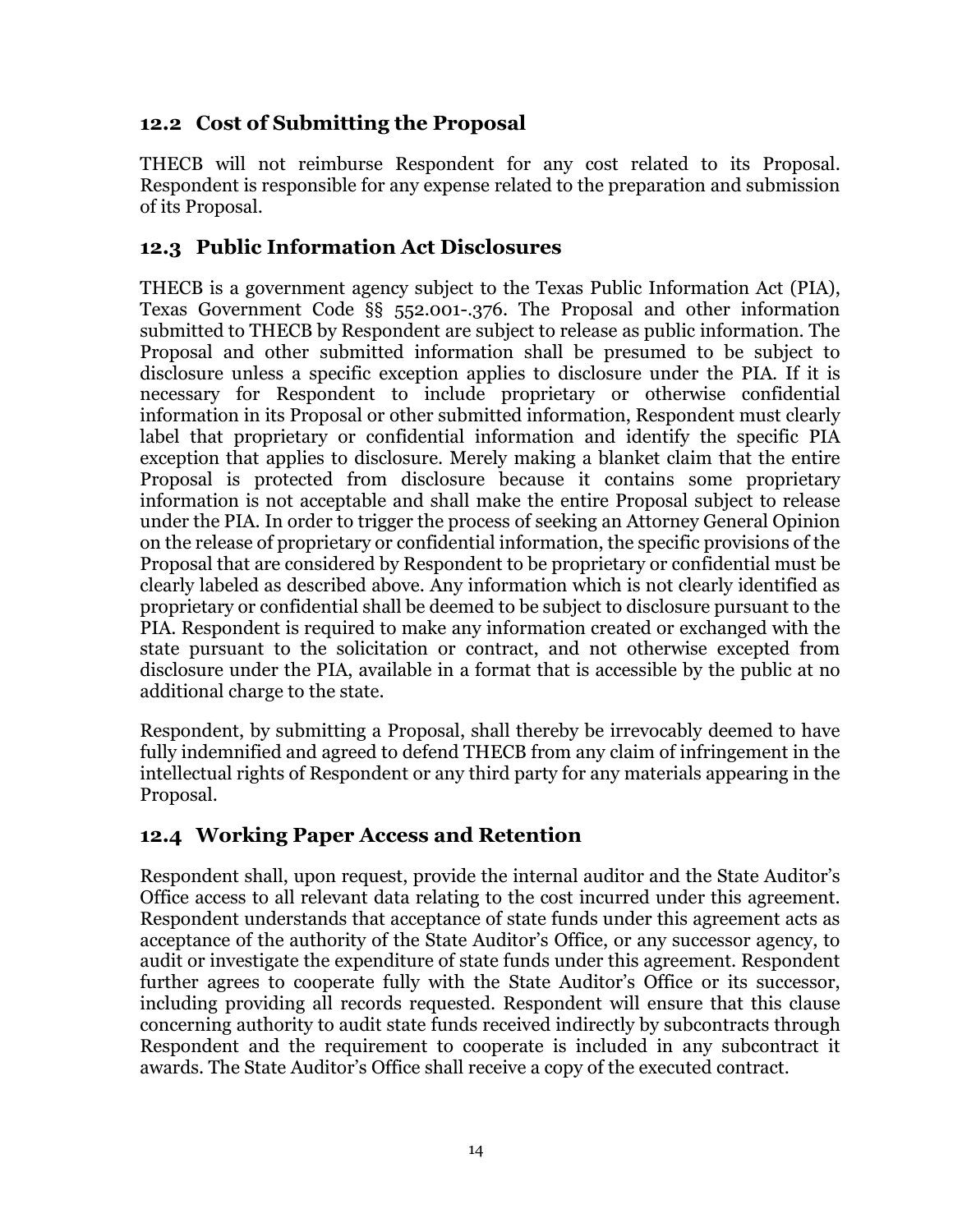All working papers and reports must be retained at the auditor's expense, in accordance with Government Auditing Standards, unless the auditor is notified in writing by THECB of the need to extend the retention period. The auditor is required to make working papers available upon request to THECB and all parties designated by the federal and state government or by THECB as part of an audit quality review process. Specifically, the State Auditor's Office shall have access to all working papers related to audits conducted. And, the State Auditor's Office shall have access to all draft and final reports and memoranda of discussions with agency management.

In addition, the auditor shall respond to the reasonable inquiries of successor auditors and allow successor auditors to review working papers relating to matters of continuing accounting significance.

## <span id="page-17-0"></span>**12.5 Irrevocability of the Proposal**

The Proposal is irrevocable for ninety (90) calendar days following the Proposal Due Date identified in this RFQ. This period may be extended at THECB's request with Respondent's written agreement.

## <span id="page-17-1"></span>**12.6 Affirmations and Required Clauses**

Antitrust Affirmation. Respondent represents and warrants that, in accordance with Texas Government Code § 2155.005, neither Respondent nor the firm, corporation, partnership, or institution represented by Respondent, or anyone acting for such a firm, corporation or institution has (1) violated any provision of the Texas Free Enterprise and Antitrust Act of 1983, Texas Business and Commerce Code §§ 15.01- .52, or the federal antitrust laws; or (2) communicated directly or indirectly the contents of its Proposal to any competitor or any other person engaged in the same line of business as Respondent.

Assignment. Respondent shall not assign its rights under any contract awarded as a result of this RFQ or delegate the performance of its duties under the contract without prior written approval from THECB. Any attempted assignment in violation of this provision is void and without effect.

Buy Texas. To the extent applicable, in accordance with Texas Government Code § 2155.4441, Respondent agrees that during the performance of a contract for services it shall purchase products and materials produced in Texas when they are available at a price and time comparable to products and materials produced outside this state.

Texas Bidder Affirmation. Respondent certifies that if a Texas address is shown as the address of the Respondent on this Response, Respondent qualifies as a Texas Bidder as defined in Texas Government Code § 2155.444(c)(2).

Excess Obligations Prohibited. Any contract awarded as a result of this Request for Offers is subject to termination or cancellation, without penalty to THECB, either in whole or in part, subject to the availability of state funds.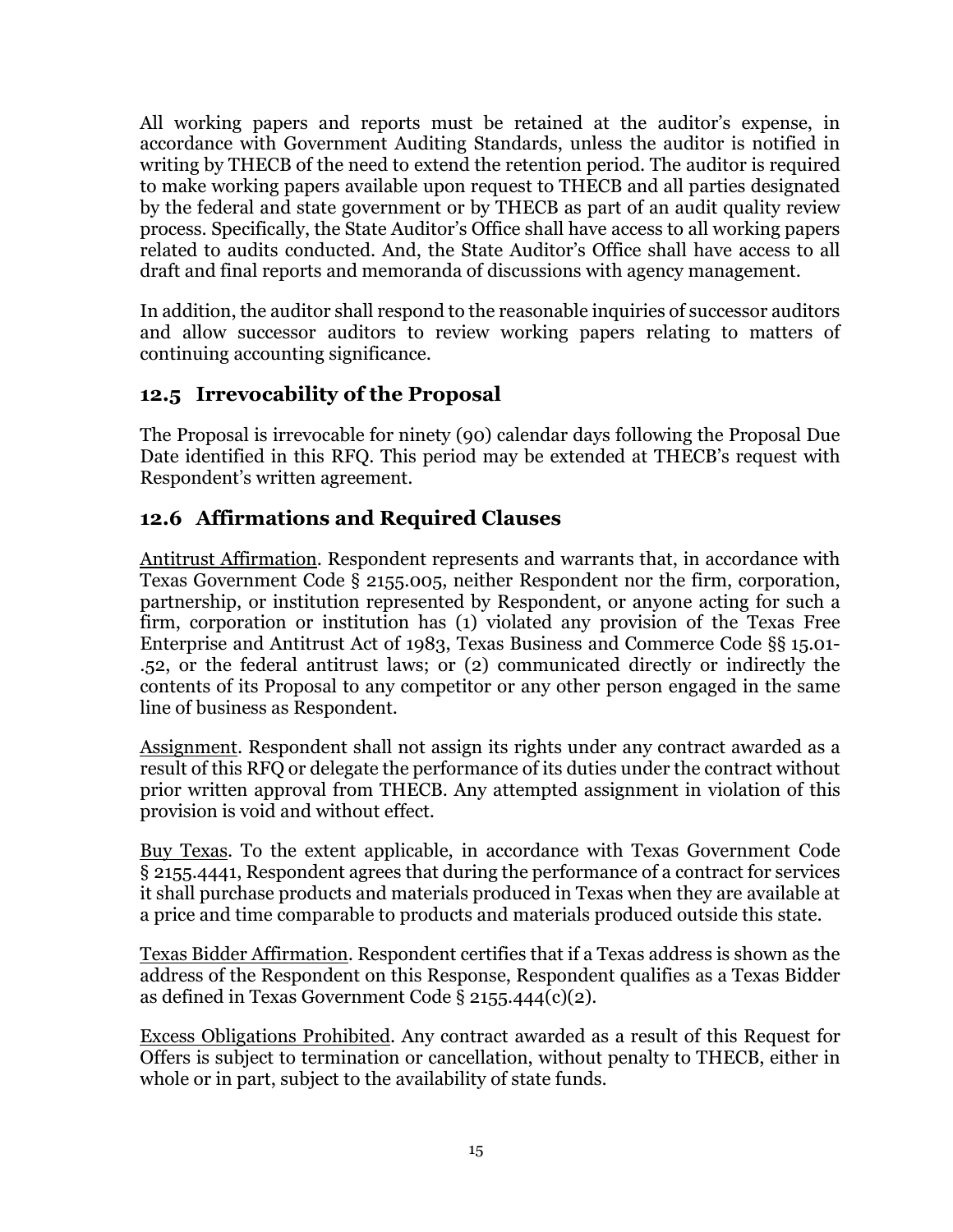Executive Head of a State Agency. In accordance with Texas Government Code § 669.003, relating to contracting with the executive head of a state agency, Respondent certifies that it is not (1) the executive head of THECB, (2) a person who at any time during the four years before the date of the contract was the executive head of THECB, or (3) a person who employs a current or former executive head of THECB.

Financial Participation Prohibited. Pursuant to Texas Government Code § 2155.004(a), Respondent certifies that neither Respondent nor any person or entity represented by Respondent has received compensation from THECB for participating in the preparation of the specifications for this solicitation. Respondent certifies that the individual or business entity named in the Response or contract is not ineligible to receive the specified contract and acknowledges that the contract may be terminated, and payment withheld if this certification is inaccurate.

Dealings with Public Servants Affirmation. Respondent has not given, offered to give, nor intends to give at any time hereafter any economic opportunity, future employment, gift, loan, gratuity, special discount, trip, favor, or service to a public servant in connection with the submitted Proposal.

Excluded Parties. Respondent certifies that it is not listed on the federal government's terrorism watch list as described in Executive Order 13224.

Foreign Terrorist Organizations. Respondent represents and warrants that it is not engaged in business with Iran, Sudan, or a foreign terrorist organization as prohibited by Texas Government Code § 2252.152.

False Statements. Respondent represents and warrants that all statements and information prepared and submitted in its Proposal are current, complete, true, and accurate. Submitting a Proposal with a false statement or material misrepresentation made during the performance of a contract is a material breach of contract and may void the submitted Proposal and any resulting contract.

Suspension and Debarment. Respondent certifies that it and its principals are not suspended or debarred from doing business with the state or federal government as listed on the Debarred Vendor List maintained by the Texas Comptroller of Public Accounts and the System for Award Management (SAM) maintained by the General Services Administration.

Child Support. Pursuant to Texas Family Code § 231.006(d) regarding child support, Respondent certifies that the individual or business entity named in this Proposal is not ineligible to receive the specified payment and acknowledges that this contract may be terminated and payment may be withheld if this certification is inaccurate. Furthermore, any bidder subject to Texas Family Code § 231.006 must include names and Social Security numbers of each person with at least 25% ownership of the business entity submitting the bid. This information must be provided prior to award.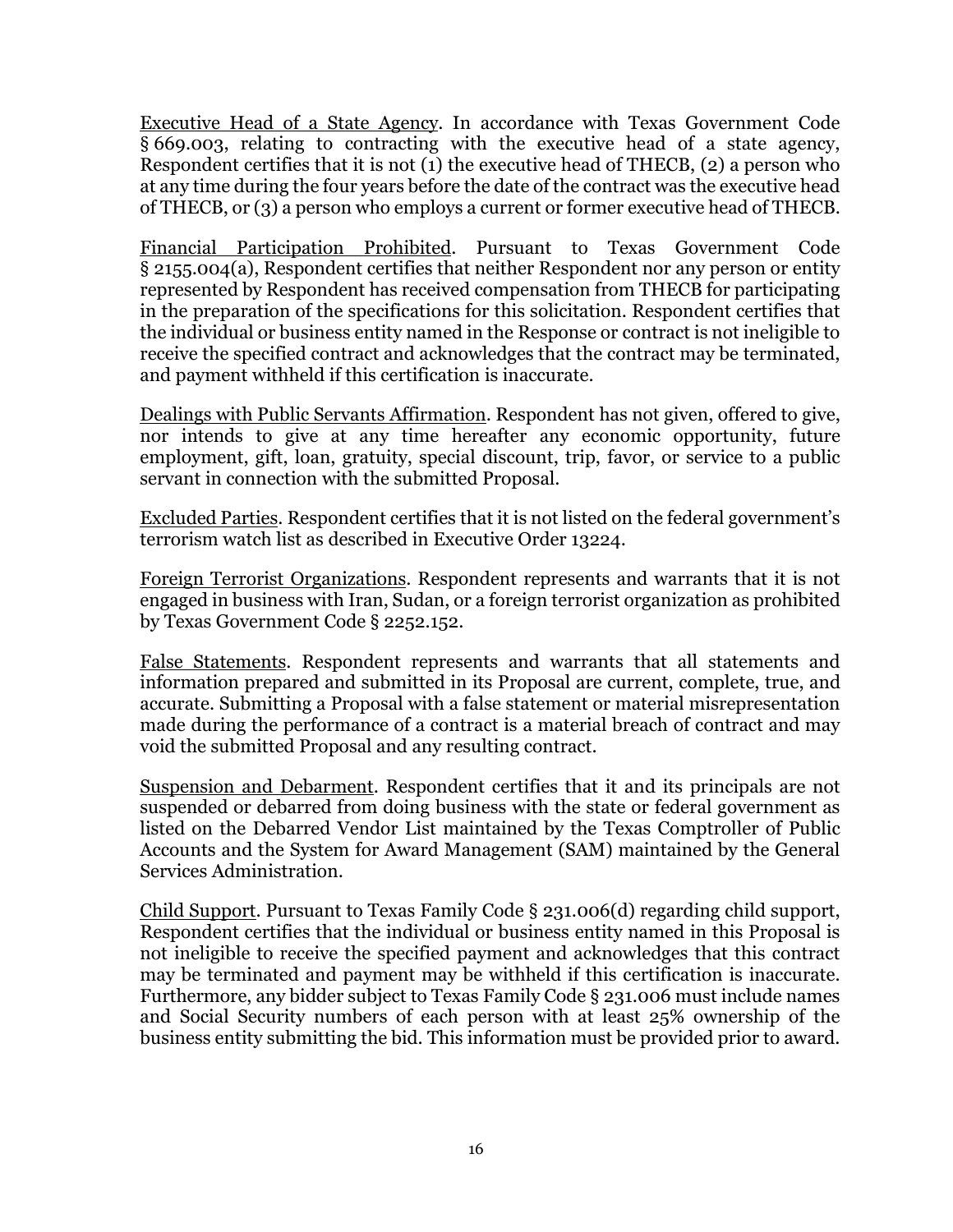Debts and Delinquencies. Respondent agrees that any payments due under this contract will be applied towards any debt or delinquency, including but not limited to delinquent taxes and child support, that is owed to the state of Texas.

Dispute Resolution. The dispute resolution process provided for in Texas Government Code §§ 2260.001-.108 must be used to attempt to resolve any dispute arising under a contract awarded pursuant to this Request for Offers.

Governing Law and Venue. Any contract awarded as a result of this Request for Offers shall be governed by and construed in accordance with the laws of the state of Texas, without regard to the conflicts of law provisions. The venue of any suit arising under the contract is fixed in any court of competent jurisdiction of Travis County, Texas, unless the specific venue is otherwise identified in a statute which directly names or otherwise identifies its applicability to THECB.

Human Trafficking Prohibition. "Under Section 2155.0061, Government Code, the vendor certifies that the individual or business entity named in this bid or contract is not ineligible to receive the specified contract and acknowledges that this contract may be terminated and payment withheld if this certification is inaccurate." Tex. Gov't Code § 2155.0061.

Indemnification. RESPONDENT SHALL DEFEND, INDEMNIFY, AND HOLD HARMLESS THE STATE OF TEXAS AND THECB AND THEIR OFFICERS, AGENTS, EMPLOYEES, REPRESENTATIVES, CONTRACTORS, ASSIGNEES, AND/OR DESIGNEES FROM ANY AND ALL LIABILITY, ACTIONS, CLAIMS, DEMANDS, OR SUITS, AND ALL RELATED COSTS, ATTORNEY FEES, AND EXPENSES ARISING OUT OF, OR RESULTING FROM ANY ACTS OR OMISSIONS OF RESPONDENT OR ITS AGENTS, EMPLOYEES, SUBCONTRACTORS, ORDER FULFILLERS, OR SUPPLIERS OF SUBCONTRACTORS IN THE EXECUTION OR PERFORMANCE OF THE CONTRACT AND ANY PURCHASE ORDERS ISSUED UNDER THE CONTRACT. THE DEFENSE SHALL BE COORDINATED BY RESPONDENT WITH THE OFFICE OF THE ATTORNEY GENERAL OF TEXAS IF THECB AND/OR THE STATE OF TEXAS AND/OR THEIR OFFICERS, AGENTS, EMPLOYEES, REPRESENTATITVES, OTHER CONTRACTORS, ASSIGNEES, AND DESIGNEES ARE A NAMED DEFENDANT IN ANY LAWSUIT AND RESPONDENT MAY NOT AGREE TO ANY SETTLEMENT WITHOUT FIRST OBTAINING THE CONCURRENCE FROM THE OFFICE OF THE ATTORNEY GENERAL OF TEXAS. RESPONDENT AND THECB AGREE TO FURNISH TIMELY WRITTEN NOTICE TO EACH OTHER OF ANY SUCH CLAIM.

Prior Disaster Relief Contract Violation. "Under Section 2155.006, Government Code, the vendor certifies that the individual or business entity named in this bid or contract is not ineligible to receive the specified contract and acknowledges that this contract may be terminated and payment withheld if this certification is inaccurate." Tex. Gov't Code § 2155.006.

"Under Section 21261.053, Government Code, the vendor certifies that the individual or business entity named in this bid or contract is not ineligible to receive the specified